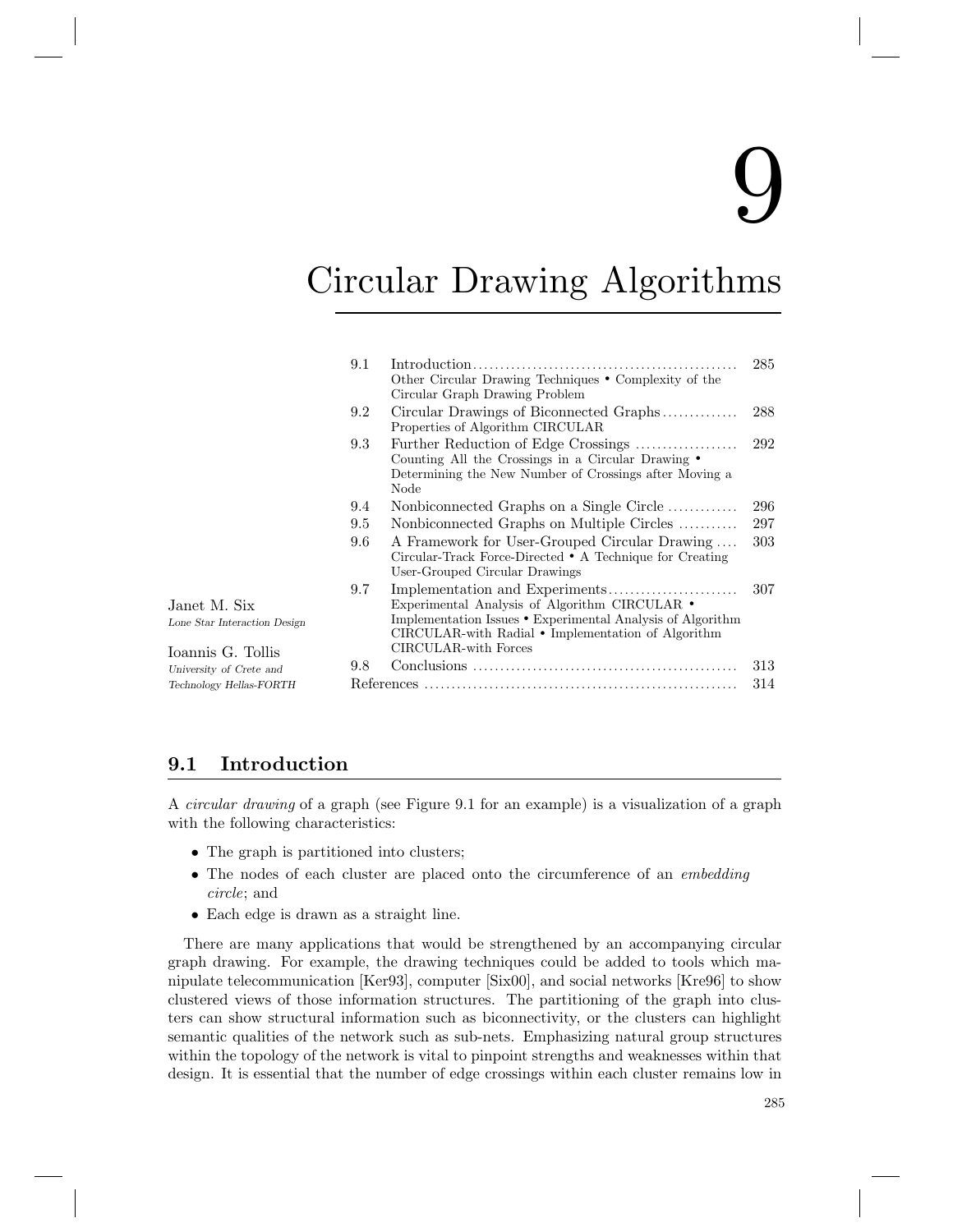

Figure 9.1 A graph with arbitrary coordinates for the nodes and a circular drawing of the same graph as produced by an implementation of Algorithm CIRCULAR. Figure taken from [ST99, ST06].

order to reduce the visual complexity of the resulting drawings. Researchers have produced several circular drawing techniques [Bra97, DMM97, KMG88, Kre96, TX95], some of which have been integrated into commercial tools. However, the resulting drawings are visually complex with respect to the number of crossings. In this chapter, we present circular drawing techniques for simple biconnected and nonbiconnected graphs which are efficient and also produce drawings with a low number of edge crossings. The first technique produces single-circle drawings of biconnected graphs. The second technique produces single-circle drawings of nonbiconnected graphs. Finally, the third technique produces multiple-circle drawings of nonbiconnected graphs.

These techniques are very useful for many applications, however, with the exception of the Graph Layout Toolkit (GLT) technique [DMM97, KMG88], these techniques do not allow the user to define which nodes should be grouped together on an embedding circle. And in the GLT technique, the layouts of the user-defined groups are themselves placed on a single embedding circle. For some graph structures, this may not be ideal. In this chapter, we also present a circular drawing algorithm that allows the user to define the node groups, draws each group of nodes efficiently and effectively, and visualizes the superstructure well. We call this approach *user-grouped circular drawing*.

An example of an application in which user-grouped circular drawing would be useful is a computer network management system in which the user needs to know the current state of the network. It would be very helpful to allow the user to group the computers by department, floor, usage rates, or other criteria. See Figure 9.2. This graph drawing could also represent a telecommunications network, social network, or even the elements of a large software project. There are, of course, many other applications which would benefit from user-grouped circular drawing: e.g., biological networks, financial market modeling, HR management, and physical science models.

The remainder of this chapter is organized as follows: Section 9.1.1 discusses previous work in this area. In Section 9.2, we present an  $O(m)$  time algorithm for the circular layout of biconnected graphs. The algorithm guarantees that if a zero-crossing circular drawing exists for a biconnected graph, then it will find it. In Section 9.2.1, we discuss properties of circular drawings created by the technique in Section 9.2. In Section 9.3, we discuss an approach for reducing the number of edge crossings in circular drawings. In Section 9.4, we present an  $O(m)$  time algorithm for drawing nonbiconnected graphs on a single embedding circle. In Section 9.5, we present an  $O(m)$  time algorithm for drawing nonbiconnected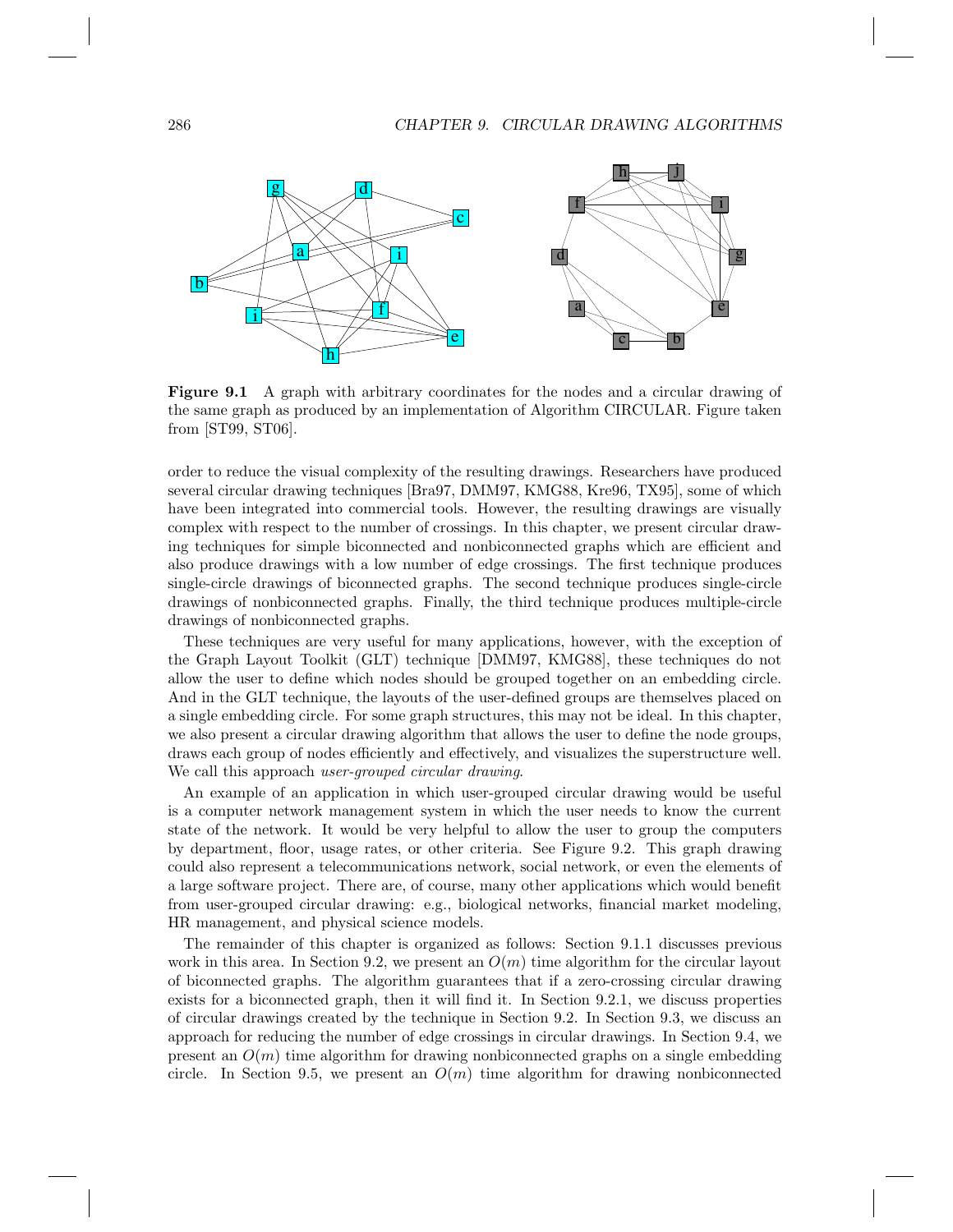

Figure 9.2 A user-grouped circular drawing. Figure taken from [ST03b].

graphs on multiple embedding circles. In Section 9.6, we introduce a framework for usergrouped circular drawing. In Section 9.7, we discuss implementation details and give results of experimental studies for these techniques. In Section 9.8, we present conclusions.

#### 9.1.1 Other Circular Drawing Techniques

Kar, Madden, and Gilbert present a circular drawing technique and tool in [KMG88] for network management. Recognizing that a clustered view of a network can be quite helpful to its design and maintenance, the authors build a system that first partitions the network into clusters, places the clusters onto the main embedding circle, and then sets the coordinates of individual nodes. Finally, a heuristic approach is used to minimize the number of crossings. As discussed in [DMM97], an advanced version of this  $O(n^2)$  technique has been implemented as part of Tom Sawyer Software's successful Graph Layout Toolkit (GLT). An early heuristic on circular drawings was presented in [Ma88].

Tollis and Xia introduced several linear time algorithms for the visualization of survivable telecommunication networks in [TX95]. Given the ring covers of a network, these algorithms create circular drawings such that the survivability of the network is clearly visible. Techniques were presented for outside (inside) drawings such that the rings are placed outside (inside) a root circle. An additional linear time algorithm produces drawings that are a combination of outside and inside drawings. This type of flexibility in a tool allows each network designer to choose the best technique given the exact application.

Citing a need for graph abstraction and reduction of today's large information structures, Brandenburg describes an approach to draw a path (or cycle) of cliques in [Bra97]. This  $O(n^3)$  algorithm creates a two-level abstraction of the given graph giving the ability to project a clique on each node of the abstracted graph.

Circular drawing techniques are not limited to telecommunication and computer network applications by any means. InFlow [Kre96] is a tool to visualize human networks and produces diagrams and statistical summaries to pinpoint the strengths and weaknesses within an organization. The usually unvisualized characteristics of self-organization, emergent structures, knowledge exchange, and network dynamics can be seen in the drawings of InFlow. Resource bottlenecks, unexpected work flows, and gaps within the organization are clearly shown in these circular drawings.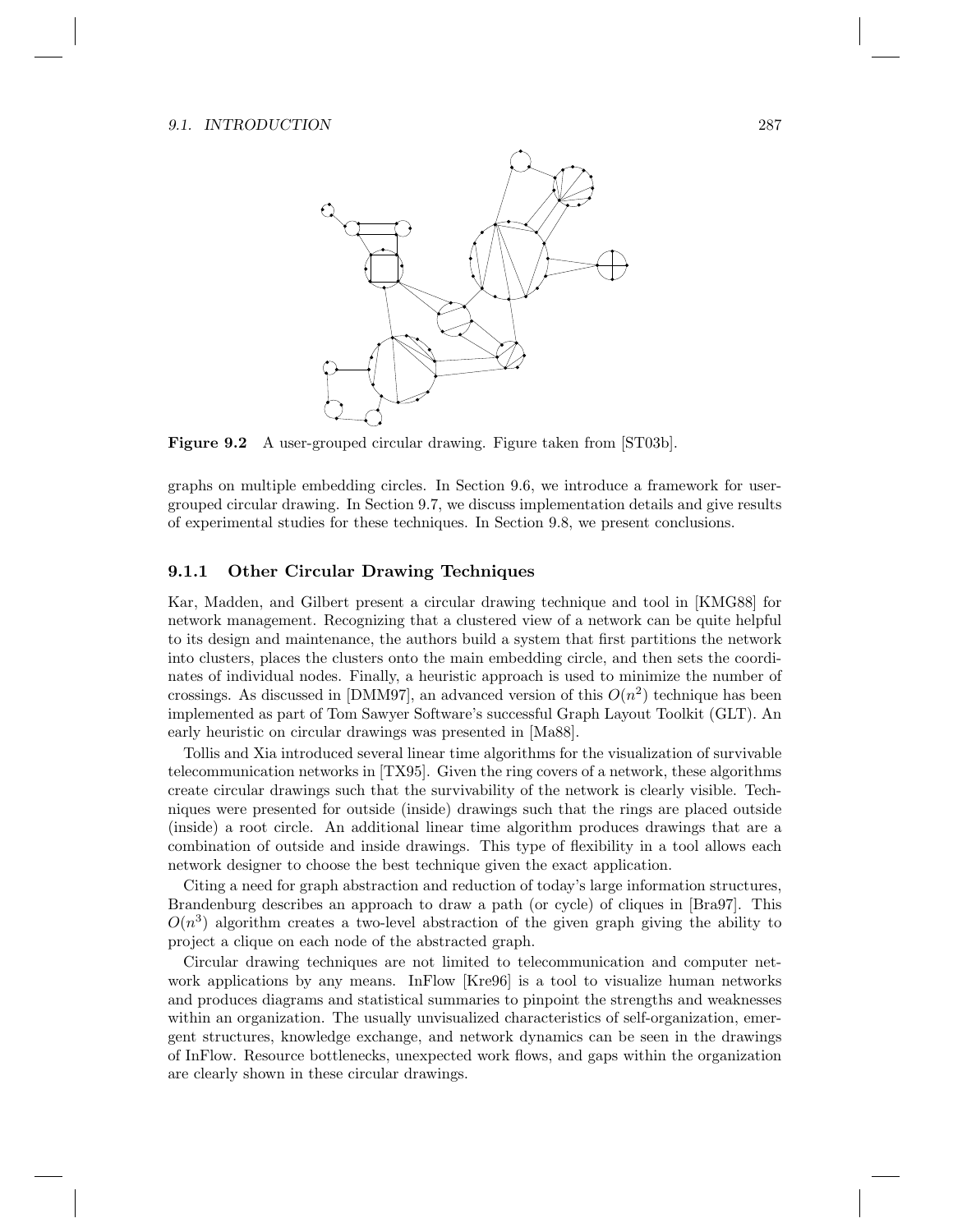In [KW02], new ideas are presented that extend the framework for circular drawings described in this chapter, in order to make the framework suitable for user interaction. They introduce the concept of hicircular drawings, a hierarchical extension of the mentioned framework replacing the circles of single vertices by circles of circular or star-like structures. Various heuristic algorithms that find an ordering of vertices that reduce the number of crossings in the corresponding circular drawing are presented in [HS04]. A two-phase heuristic for crossing reduction in circular layout is proposed in [BB05]. Their extensive experimental results indicate that they yield few crossings. Three independent, complementary techniques for lowering the density and improving the readability of circular layouts are presented in [GK07]. First, an algorithm places the nodes on the circle such that edge lengths are reduced. Second, the circular drawing style is enhanced by allowing a set of carefully selected edges to be routed around the exterior of the circle. The third technique reduces density by coupling groups of edges as bundled splines that share part of their route.

Due to lack of space, we can not describe other techniques here, but refer the reader to other works such as [BB05, GK07, HS04, KW02, Ma88].

For more information on the algorithms presented in this chapter, see [ST06, ST03b].

#### 9.1.2 Complexity of the Circular Graph Drawing Problem

Intuitively, the problem of creating circular graph drawings while minimizing the number of edge crossings seems very hard. The general problem of placing nodes such that the number of edge crossings is minimum is the well-known NP-hard *crossing number* problem. Furthermore, the more restricted problem of finding a minimum crossing embedding such that all the nodes are placed onto the circumference of a circle and all edges are represented with straight lines is also NP-hard as proven in [MKNF87]. The authors show the NP-hardness by giving a polynomial time transformation from the NP-complete Modified Optimal Linear Arrangement problem.

#### 9.2 Circular Drawings of Biconnected Graphs

In order to produce circular drawings with few crossings, the algorithm tends to place edges toward the outside of the embedding circle. This characteristic is a result of placing a few edges in the middle of the drawing to be crossed. Also, nodes are placed near their neighbors. In fact, this algorithm tries to maximize the number of edges appearing toward the periphery of the embedding circle. The algorithm achieves this improvement by selectively removing some edges and then building a depth first search (DFS) based node ordering of the resulting graph. However, the edge placement near the periphery may decrease the readability of the drawing. If this is an issue, an increase of scale will be helpful. An alternative approach where selected edges are drawn outside the embedding circle is described in [GK07].

In order to selectively remove some edges, this technique visits the nodes in a wave-like fashion. Define a *wave front node* to be adjacent to the last node processed; see Figure 9.3. A *wave center node* is adjacent to some other node that has already been processed. The algorithm starts at a lowest degree node and continues to visit wave front and wave center nodes if they are of lowest degree. If none of the current wave front or wave center nodes are of lowest degree, then some lowest degree node is chosen. The wave-like node traversal begins again from this newly chosen node and will continue from this node and the previous wave front and wave center nodes.

A pair edge is incident to two nodes which share at least one neighbor; see Figure 9.4. Nodes v and w are said to be paired by u, and u is said to establish the pair edge  $(v, w)$ .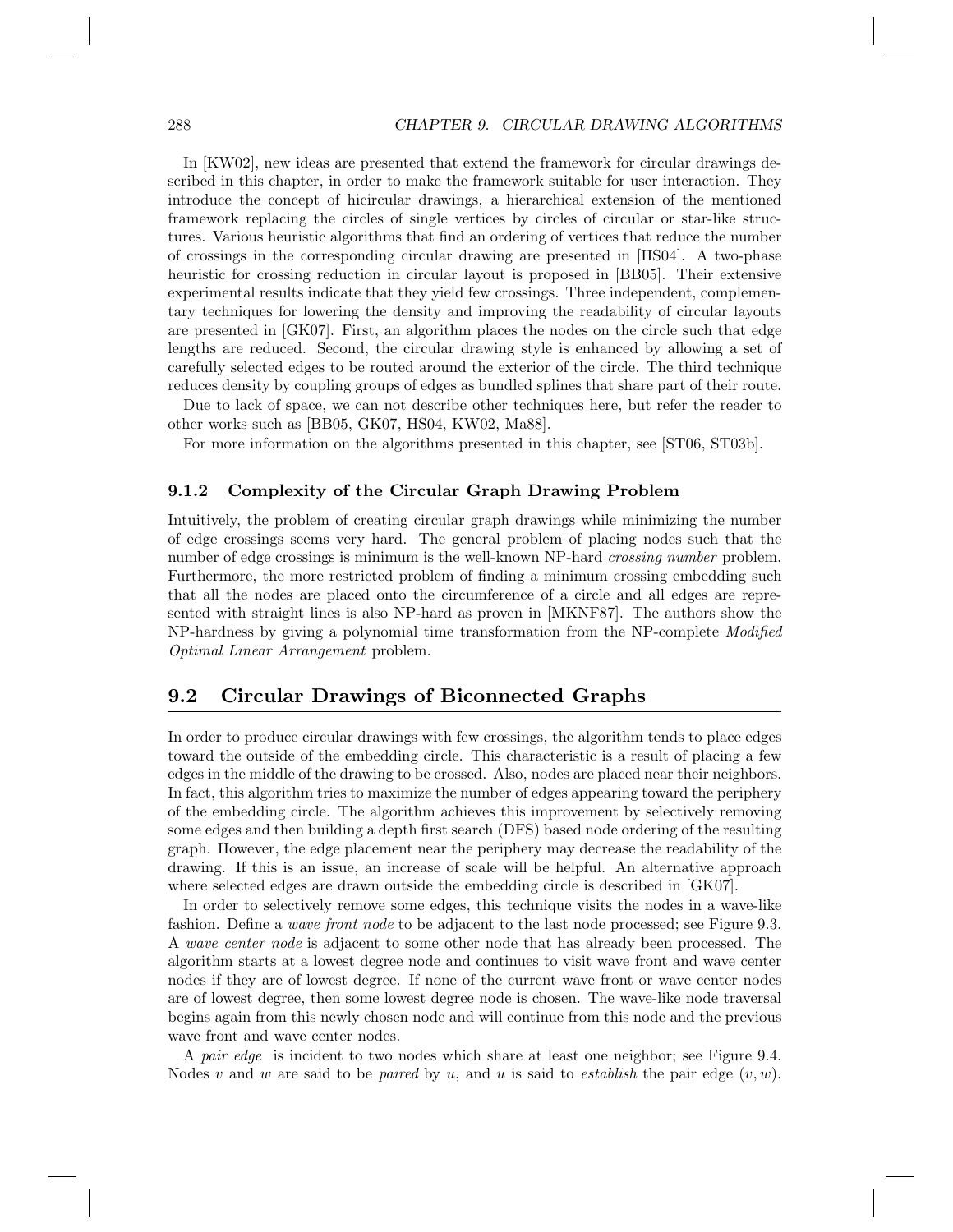#### 9.2. CIRCULAR DRAWINGS OF BICONNECTED GRAPHS 289



Figure 9.3 Examples of wave front and wave center nodes. The shaded region includes those nodes that have already been processed. The node labeled 2 is the most recently processed. Figure taken from [ST06].

In other words,  $u, v$ , and  $w$  form a triangle. Pair edges will be removed before the DFS step of the technique. A triangulation edge is a new pair edge that is inserted into the graph by the technique. The triangulation edges are also removed from the graph before the DFS portion of the algorithm. Each time a node u is visited, a list of pair edges is built. If there is an insufficient number of pair edges in the graph, the algorithm automatically inserts triangulation edges into the graph. With the ensuing removal of  $u$ , that node is inherently represented by the newly found pair edges; see Figure 9.5. The illustrations marked (a) show a degree two node  $u$  and its neighbors  $v$  and  $w$  at three different points in the algorithm. The pair edge established by  $u, (v, w)$ , is shown with a bold line in the first illustration. The illustration immediately to the right shows the same graph fragment when the next node is processed. Although node u and edges  $(u, v)$  and  $(u, w)$  are not in the graph anymore, they are inherently represented by the edge  $(v, w)$ . The next illustration to the right shows the same graph fragment after the pair edge  $(v, w)$  has been removed. At this point, the pair edge  $(v, w)$  is inherently represented by node u and edges  $(u, v)$  and  $(u, w)$ . A similar example is shown in the illustrations labeled (b), where the current node being processed has degree three. It is this selective absorption that causes the behavior of edge placement toward the periphery of the embedding circle.



Figure 9.4 Example of a pair edge. Figure taken from [ST99, ST06].

It is important to note that we do not find all pair edges. For each node  $u$ , we visit its neighbors  $v_1, v_2, \ldots, v_k$  in some order, say, the order in which they appear in the adjacency list. For example, we check to see whether  $(v_1, v_2)$  exists: if so, we add that edge to the removal list. If not, we add the triangulation edge  $(v_1, v_2)$  to the graph and to the removal list. This part of the algorithm takes  $O(deg(u))$  time. Notice that a new edge is added only between two nodes that are consecutive in the adjacency list of the current node (and, of course, if such an edge does not already exist). Also note that the first and last neighbors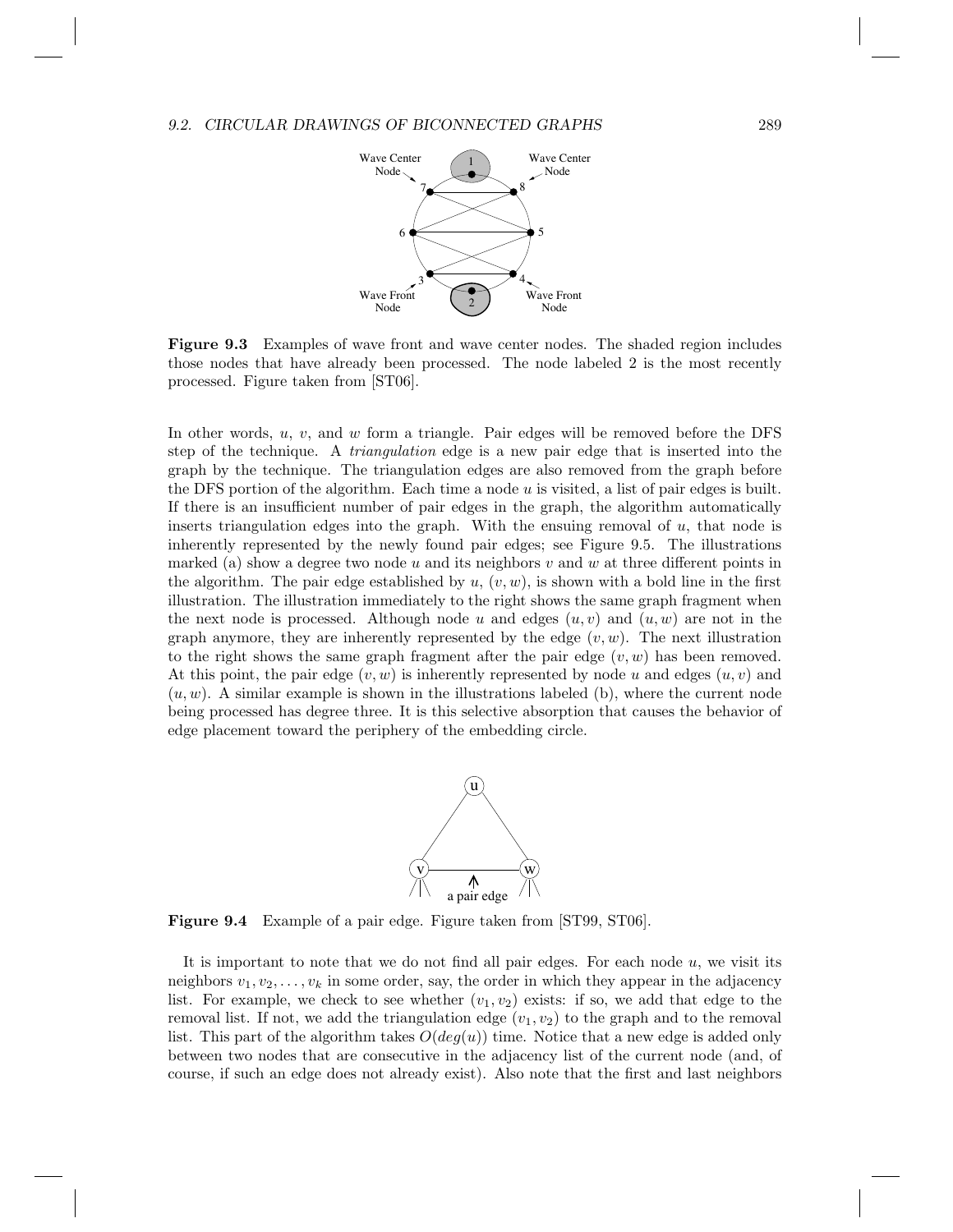#### 290 CHAPTER 9. CIRCULAR DRAWING ALGORITHMS



Figure 9.5 The node and edge absorption qualities of Algorithm CIRCULAR. Part (a) shows a degree-two node u and its neighbors v and w at three different points in the algorithm. First, the pair edge established by  $u, (v, w)$ , is shown. Next, after node u is processed, node u and edges  $(u, v)$  and  $(u, w)$  are inherently represented by the edge  $(v, w)$ . Finally, we see the same graph fragment after the pair edge  $(v, w)$  has been removed in Step 14. Part (b) shows a similar example with a degree-three node. Figure taken from [ST99, ST06].

visited cannot experience an increase in degree. For each of those nodes, the edge incident to u is removed while at most one triangulation edge is added. Next, we show that the total number of triangulation edges added is  $O(m)$ .

 $\sum_{i=1}^{n-3} minDeg_i-1$ , where  $minDeg_i$  is the minimum degree found in G at the *i*th iteration The number of triangulation edges added to  $G$  over the course of the algorithm is at most of the While loop.  $minDeg_i \leq avgDeg$  before the *i*th iteration,  $\forall i \geq 1$  and where  $avgDeg$ is the average degree of the nodes in the original graph  $G$ . It is important to note that the visit of the neighbors starts from the lowest degree neighbor and proceeds cyclically around the adjacency list. Since we know that  $minDeg_i \leq avgDeg$  before the *i*th iteration,  $\forall i \geq 1$ , we also know that

$$
\sum_{i=1}^{n-3} minDeg_i - 1 < \sum_{i=1}^{n} minDeg_i \le \sum_{i=1}^{n} avgDeg = 2m.
$$

Therefore, the number of triangulation edges added is  $O(m)$ .

Subsequent to the edge removal, the algorithm proceeds to build an ordering of the nodes for the reduced graph. A traditional DFS is performed and then the nodes in a longest path of the DFS tree are placed around the embedding circle. Alternatively, a heuristic algorithm for finding a longest path in a graph can be used. Finally, the remaining nodes are nicely merged into the ordering. This can be accomplished by visiting each neighbor of u and asking if it is next to another neighbor of u on the embedding circle. If two neighbors of  $u$  are next to each other on the embedding circle, then we place  $u$  between those two neighbors. (If there are multiple pairs of such neighbors, we arbitrarily pick one of those pairs.) If there are no two neighbors of u next to each other on the embedding circle, then we place u next to some neighbor or u or, if there are no neighbors of u on the embedding circle yet, we pick an arbitrary position for u.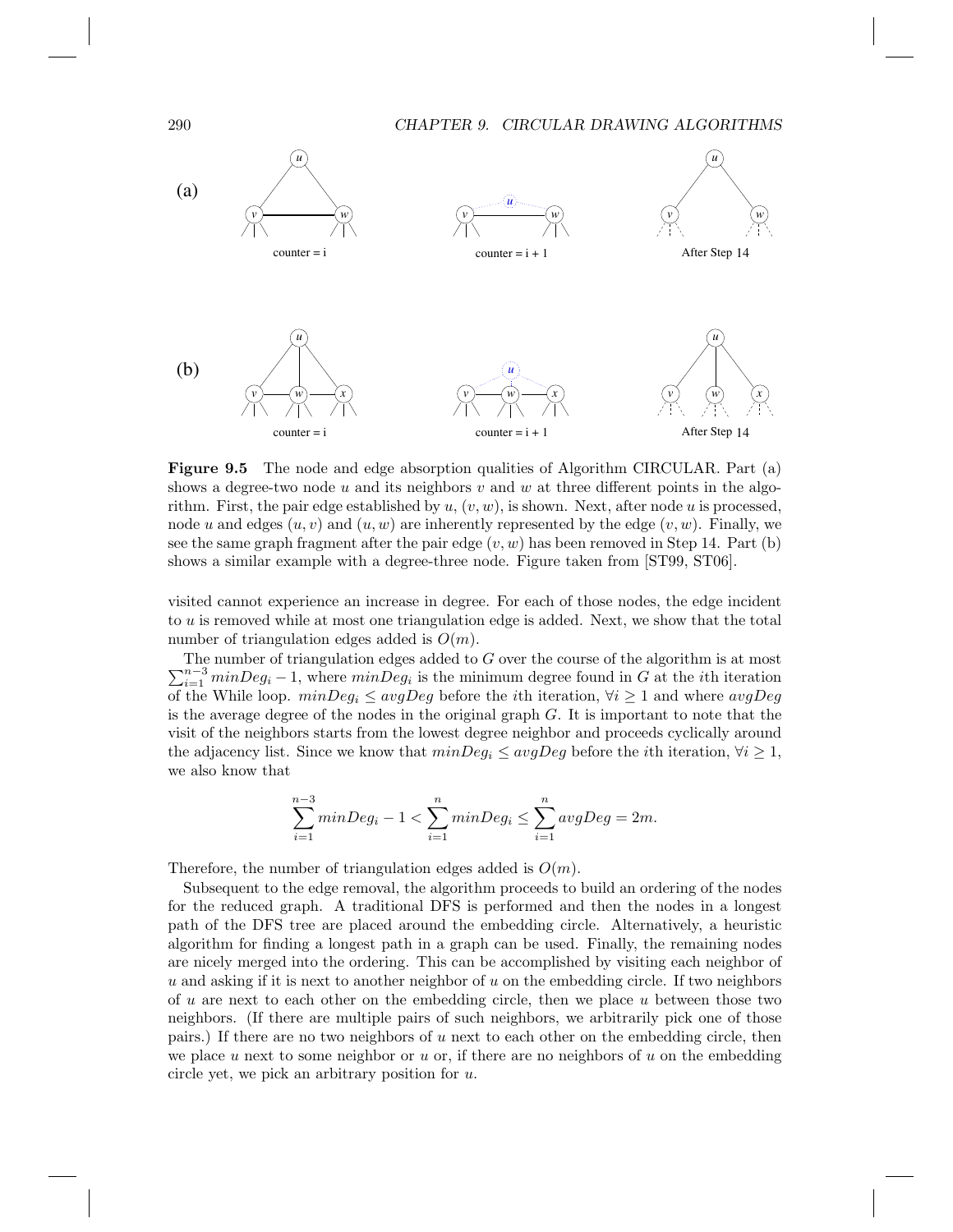#### 9.2. CIRCULAR DRAWINGS OF BICONNECTED GRAPHS 291

#### Algorithm CIRCULAR

**Input:** A biconnected graph,  $G = (V, E)$ .

**Output:** A circular drawing  $\Gamma$  of G such that each node in V lies on the periphery of a single embedding circle.

- 1. Bucket sort the nodes by ascending degree into a table T.
- 2. Set counter to 1.
- 3. While *counter*  $\leq n-3$
- 4. If a wave front node u has lowest degree, then  $currentNode = u$ .
- 5. Else If a wave center node  $v$  has lowest degree, then  $currentNode = v.$
- 6. Else set  $currentNode$  to be some node with lowest degree.
- 7. Visit the adjacent nodes consecutively. For each two nodes,
- 8. If a pair edge exists place the edge into removalList.
- 9. Else place a triangulation edge between the current pair of
	- neighbors and also into removalList.
- 10. Update the location of *currentNode*'s neighbors in T.
- 11. Remove *currentNode* and incident edges from G.
- 12. Increment counter by 1.
- 13. Restore G to its original topology.
- 14. Remove the edges in *removalList* from G.
- 15. Perform a DFS (or a longest path heuristic) on G.
- 16. Place the resulting longest path onto the embedding circle.
- 17. If there are any nodes that have not been placed, then place the remaining nodes into the embedding order with the following priority:
	- (i) between two neighbors, (ii) next to one neighbor, (iii) next to zero neighbors.

Figure 9.6 Algorithm CIRCULAR.

Figure 9.6 shows the pseudocode for Algorithm CIRCULAR. The time complexity of Algorithm CIRCULAR is  $O(m)$ , where m is the number of edges in G. Step 1 takes  $O(m)$ time. Step 3 takes  $O(m)$  time over all iterations since the use of efficient data structures (as explained in Section 6.2) allows each iteration to take only  $O(deg(v_i))$  time, where  $v_i$  is the vertex chosen during the ith iteration. Notice that the number of triangulation edges added by Step 9 is  $O(m)$ , as shown above. Clearly, Steps 13–16 require  $O(m)$  time. Finally, Step 17 also requires  $O(m)$  time since at most  $\sum_{i=1}^{n} deg(v_i) = O(m)$  possible placements are reviewed.

#### 9.2.1 Properties of Algorithm CIRCULAR

In this section, we give properties of Algorithm CIRCULAR. See [ST06, ST03b] for the detailed proofs. A biconnected graph,  $G$ , is *outerplanar* if and only if  $G$  can be drawn on the plane such that all nodes lie on the boundary of a single face and no two edges cross. If the biconnected graph given to Algorithm CIRCULAR is outerplanar, then the result will be a circular visualization such that no two edges cross. In fact, the technique has been inspired by the algorithm for recognizing outerplanar graphs presented in [Mit79].

By the definition of outerplanar graphs, we know that there exists a plane circular drawing for any outerplanar graph. Also, by that same definition, we know that a graph that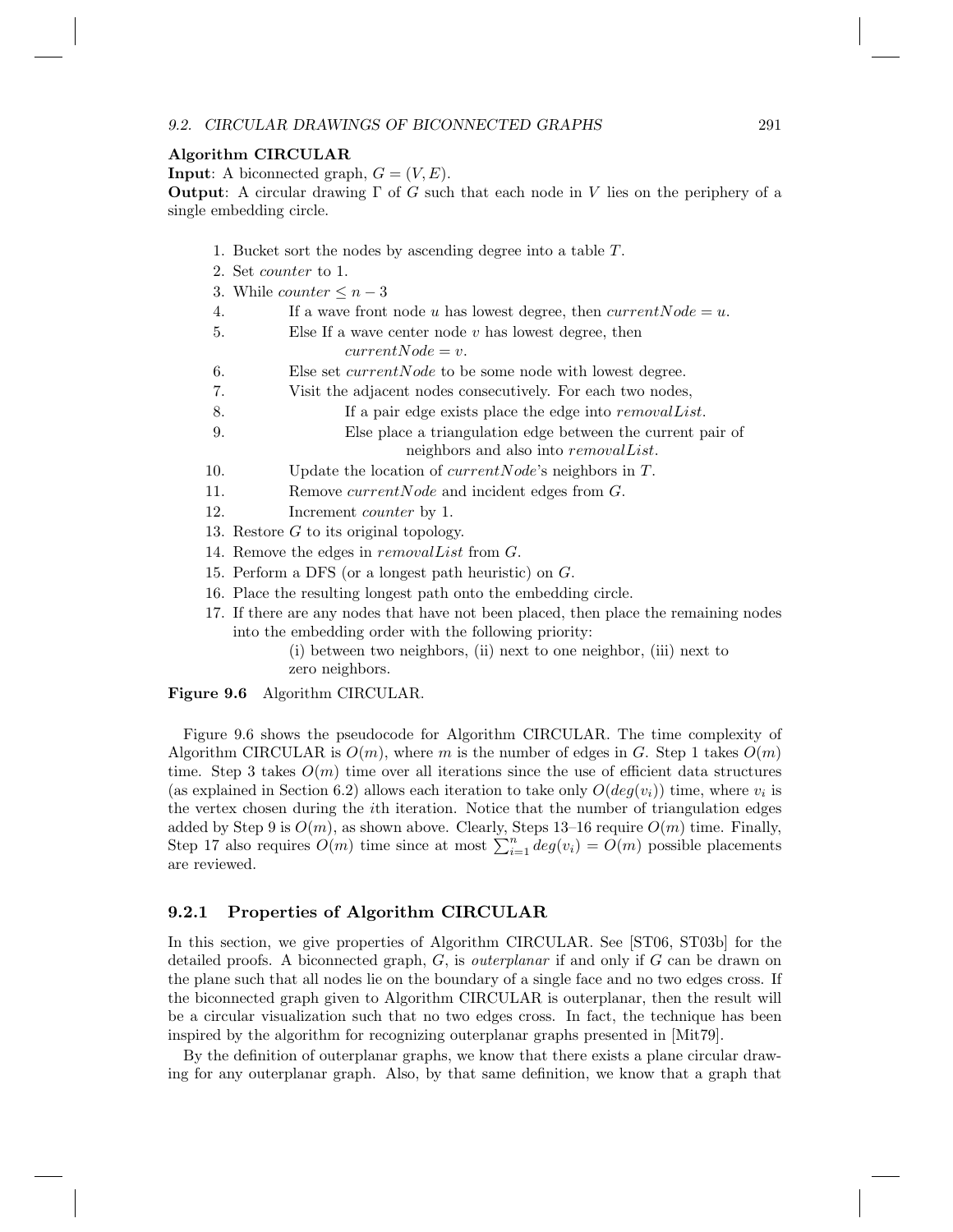is not outerplanar does not admit a plane circular drawing. In fact, the set of biconnected graphs that may be drawn in a circular fashion without any crossings is exactly the set of biconnected outerplanar graphs. The requirement of placing all nodes on the periphery of some embedding circle is equivalent to placing all nodes on a single face (say, the external face) of some embedding. Furthermore, if a zero-crossing visualization exists for a biconnected graph, G, then that drawing can be found by Algorithm CIRCULAR.

Therefore, we have the following theorem:

**Theorem 9.1** Given a biconnected graph G, if G admits a circular layout with zero crossings, then Algorithm CIRCULAR produces a circular drawing with zero crossings in  $O(n)$  time.

Also, as shown in the discussion of the time requirements for Algorithm CIRCULAR, we have:

**Theorem 9.2** Algorithm CIRCULAR produces a circular drawing of any biconnected graph in  $O(m)$  time.

#### 9.3 Further Reduction of Edge Crossings

As will be shown in the experimental results of Section 7.1, Algorithm CIRCULAR produces drawings with a low number of edge crossings and works very well in practice. We can further reduce the number of edge crossings with the technique presented in this section. As discussed in Section 9.1.2, the problem of minimizing the number of edge crossings in a circular graph drawing is NP-hard. The configuration of the nodes as determined by Algorithm CIRCULAR produces drawings with a low number of crossings, which can then be further reduced to some local minima with a monotonic crossing reduction technique. The postprocessing step visits each node  $v$  and queries whether crossings can be reduced further by moving  $v$  next to one of its neighbors.

See Figure 9.7 for Algorithm CIRCULAR-Postprocessing. The time complexity of Algorithm CIRCULAR-Postprocessing is  $O(m^2)$ . This order is dominated by the required time for counting the number of crossings (Steps 1 and 9). It is vitally important to the time efficiency of Algorithm CIRCULAR-Postprocessing that the number of crossings be counted in an efficient fashion. As will be shown in Lemma 9.1, Step 1 of Algorithm CIRCULAR-Postprocessing requires  $O(m + \chi)$  time to find the total number of crossings, where m is the number of edges and  $\chi$  is the number of crossings. The experimental study presented in Section 9.7 has shown that the loop of Step 2 needs to be iterated at most 9 times. In fact, the vast majority of drawings converged within the first two iterations. In the worst case, Step 2 requires a constant amount of time. Steps 3 and 6 require  $O(n)$  time. Steps 4 and 5 require  $O(m)$  time since we explore  $\sum_{i=1}^{n} degree(i) = O(m)$  positions. Steps 7 and 8 require  $\tilde{O}(m)$  time since we know there will be at most  $\sum_{i=1}^{n} degree(i) = O(m)$  positions. In section 12.3.2, we will show that it takes  $O(m)$  time to find the new number of crossings in Step 9. And since over the course of the algorithm, Step 9 is repeated  $O(m)$  times Step 9 requires  $O(m^2)$  time. Steps 10 and 11 require  $O(m)$  time. So the time complexity of the entire algorithm is  $O(m^2 + \chi)$ . Since, each edge can cross any other edge in the drawing at most once in a circular visualization,  $\chi$  is  $O(\sum_{i=1}^{m}i)$ , which is  $O(m^2)$ . Therefore, Algorithm CIRCULAR-Postprocessing has time complexity  $O(m^2)$ .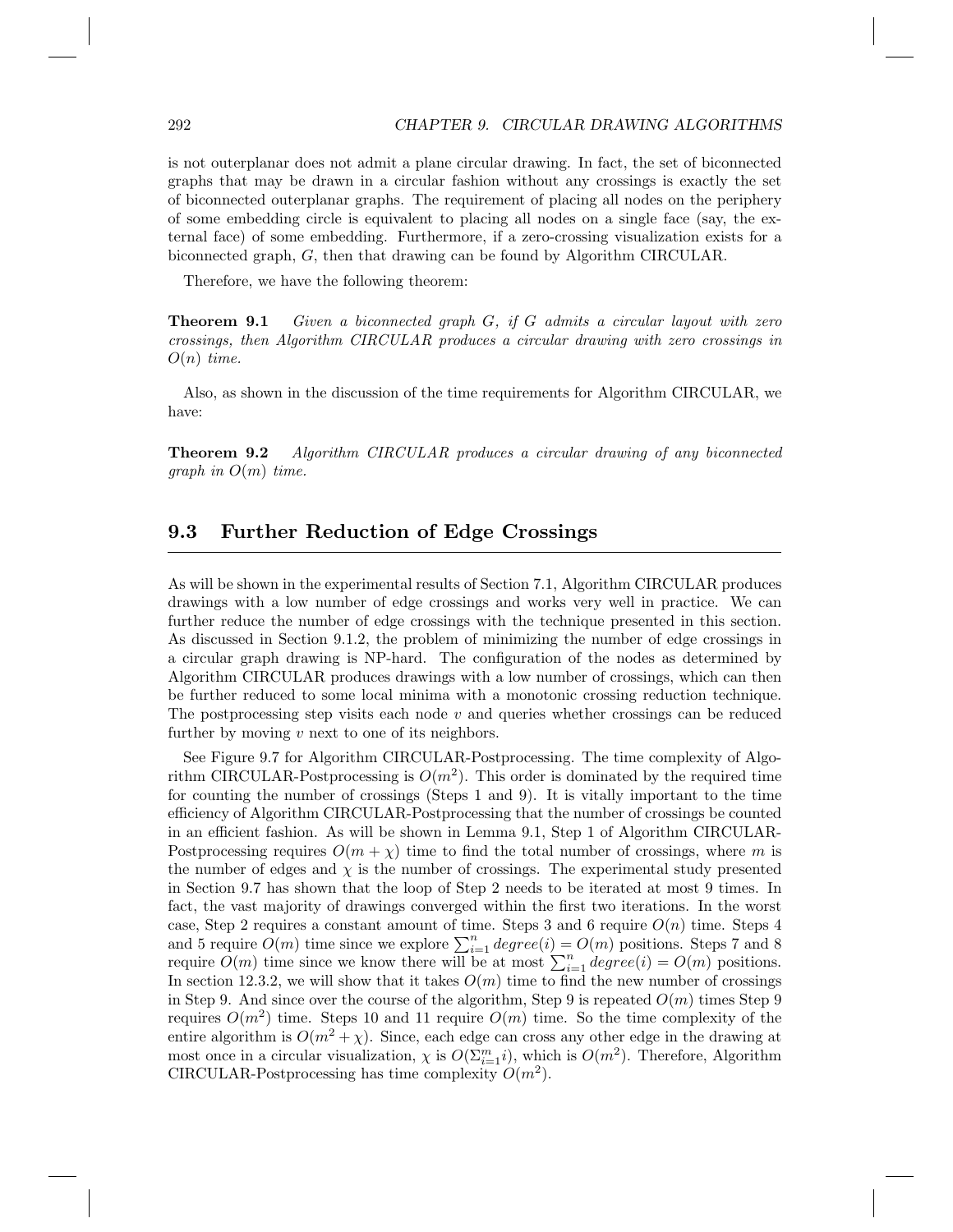#### 9.3. FURTHER REDUCTION OF EDGE CROSSINGS 293

#### Algorithm CIRCULAR-Postprocessing

**Input:** A drawing  $\Gamma$  of biconnected graph  $G = (V, E)$  produced by Algorithm CIRCULAR. **Output:** A drawing  $\Gamma'$  of G with fewer or equal number of crossings.

|     |                                                             | 1. $currentCrossings$ = current number of crossings in the drawing.                                            |  |
|-----|-------------------------------------------------------------|----------------------------------------------------------------------------------------------------------------|--|
|     |                                                             | 2. For a fixed number of times                                                                                 |  |
| 3.  |                                                             | For each node, $u$ , in $G$                                                                                    |  |
| 4.  |                                                             | Initialize $List_1$ to contain the embedding circle positions<br>which lie between two nodes adjacent to $u$ . |  |
| 5.  |                                                             | If $List_1$ is empty                                                                                           |  |
|     | (a)                                                         | Initialize $List_2$ to contain the embedding circle<br>positions which lie next to one neighbor<br>of $u$ .    |  |
|     | (b)                                                         | $PositionList = List_2$ .                                                                                      |  |
| 6.  |                                                             | Else $PositionList = List_1$ .                                                                                 |  |
| 7.  |                                                             | For each location in <i>PositionList</i>                                                                       |  |
| 8.  |                                                             | Place $u$ at this location                                                                                     |  |
| 9.  |                                                             | $newCrossings$ = the new number of crossings.                                                                  |  |
| 10. |                                                             | If $newCrossings < currentCrossings$ then                                                                      |  |
|     |                                                             | $currentCrossings = new Crossings.$                                                                            |  |
| 11. |                                                             | Else Place $u$ back into its previous position.                                                                |  |
|     | 12. If no improvement was made during this iteration, stop. |                                                                                                                |  |

Figure 9.7 Algorithm CIRCULAR-Postprocessing.

#### 9.3.1 Counting All the Crossings in a Circular Drawing

Consider the straight edges  $e_i$  and  $e_j$  of Figure 9.8. The edge  $e_i$  can cross  $e_j$  if and only if one endpoint v of  $e_j$  appears between the two endpoints u and w of  $e_i$ . In this case,  $e_j$  is called an open edge with respect to the arc uvw. If both endpoints of  $e_i$  appear between u and w on the perimeter of the embedding circle, then  $e_i$  and  $e_j$  do not cross. So, if we order the edges as they are encountered around the embedding circle and visit their endpoints in that order, we can determine the total number of edge crossings by counting the number of open edges. Although the problem is one dimensional, this technique has some similarities to the line segment intersection algorithm presented in [PS85].



Figure 9.8 An open edge with respect to the arc uvw. Figure taken from [ST99, ST06].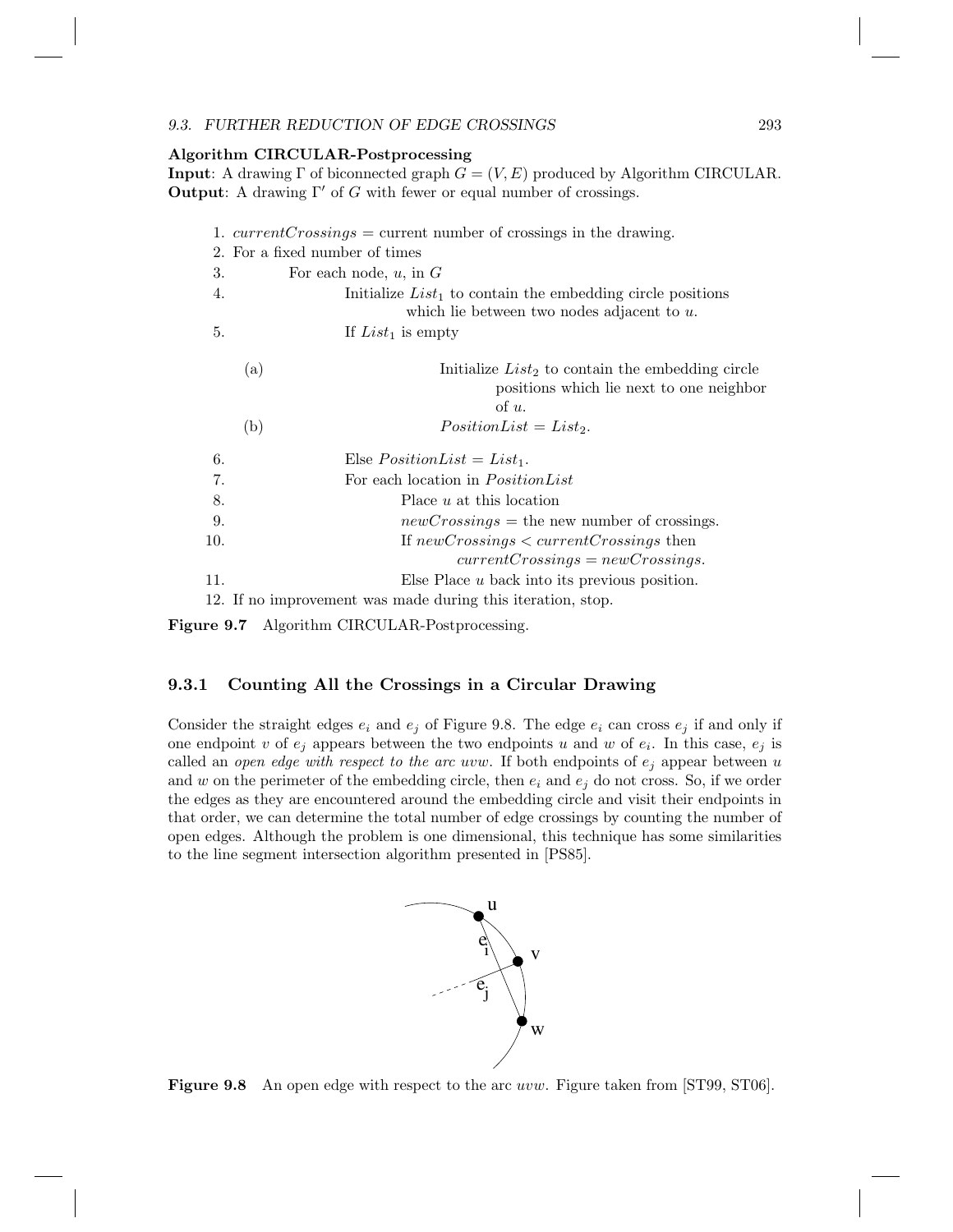#### Algorithm CountAllCrossings

**Input:** A single circle drawing  $\Gamma$  of a biconnected graph  $G = (V, E)$ .

Output: The number of edge crossings in Γ.

- 1. Order the edges as they are encountered around the circle in a clockwise order.
- 2.  $numberOfCrossings = 0$ .
- 3. For each edge endpoint,  $p_i$ , of edge  $e_i$ , do
- 4. If  $p_i$  is the first endpoint of edge  $e_i$  append  $e_i$  to *openEdgeList*.
- 5. Else
	- (a) Increase *numberOfCrossings* by the number of open edges with respect to the arc  $p_g p_h p_i$ , where  $p_g$  and  $p_i$ are the endpoints of  $e_i$  and  $p_h$  is some endpoint which was visited after  $p_g$  and before  $p_i$ .
	- (b) Remove  $e_i$  from  $openEdgeList$ .

Figure 9.9 Algorithm CountAllCrossings.

Algorithm CountAllCrossings requires  $O(m + \chi)$  time. Step 1 takes  $O(m)$  time. This step can be accomplished in  $O(m)$  time by visiting the incident edges of each node as they appear around the embedding circle. Steps 3, 4, and 5(b) require  $O(m)$  time. Step 5(a) requires time

$$
\sum_{i=1}^{2m} \chi_i = O(\chi),
$$

where  $\chi_i$  is the number of edge crossings caused by the edge  $e_i$  and  $\chi$  is the total number of edge crossings in the embedding. We accomplish this time requirement by traversing  $openEdgeList$  backward from the end of the list to the element which contains  $e_i$ . Therefore, we have the following:

LEMMA 9.1 Algorithm CountAllCrossings counts the total number of edge crossings in a single circle embedding, where m is the number of edges and  $\chi$  is the number of crossings in  $O(m + \chi)$  time.

#### 9.3.2 Determining the New Number of Crossings after Moving a Node

Since we can determine the overall number of crossings at the beginning of the algorithm and then move one node at a time, it is necessary to count only the number of crossings caused by the incident edges of the current node, v, to update the number of crossings in the drawing. During each iteration of the crossing reduction, the number of crossings in the entire drawing is equal to the following formula:

 $New Number of Crossings = Old Number of Crossings - \chi_v + \chi'_v$ 

where,  $\chi_v$  = Number of crossings caused by v in the old location,

and  $\chi'_v$  = Number of crossings caused by v in the new location.

Because we already know the old number of crossings, finding the new number of crossings is dominated by the time to find  $\chi_v$  and  $\chi'_v$ . Any change in the edge crossings will occur between edges incident to v and edges that have exactly one endpoint in the arc between the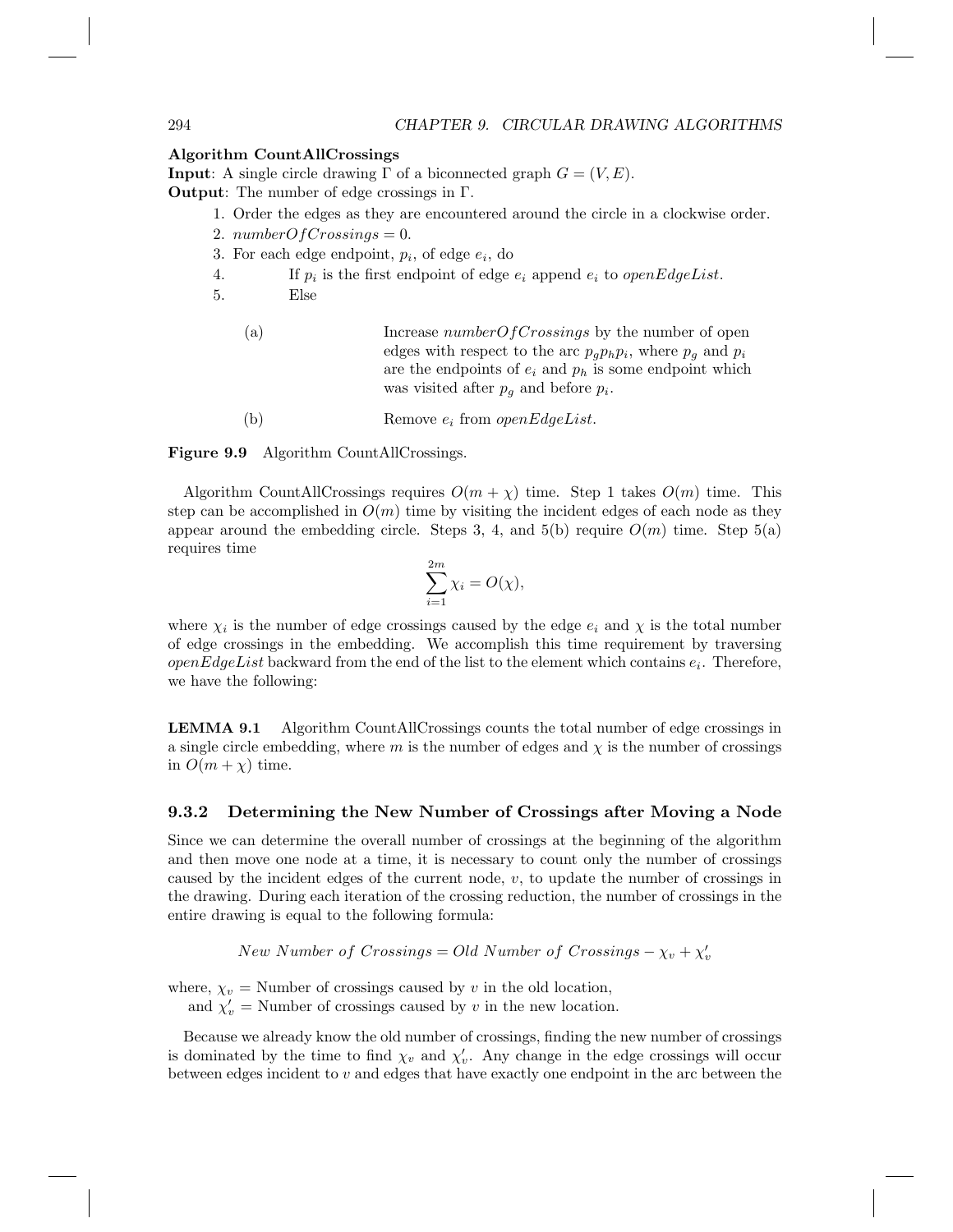#### 9.3. FURTHER REDUCTION OF EDGE CROSSINGS 295

old and new positions of v. These pertinent edges are visited in order from the old toward the new position of  $v$ . A counter,  $ctr$ , holds the number of open edges in the arc (not including the open edges incident to  $v$ ). Each time that an endpoint of an edge incident to  $v$  is encountered, the number of crossings is increased by the value in  $ctr$ . At the conclusion of this process, the number of crossings caused by  $v$  in the old position is known. The number of crossings caused by  $v$  in its new position is found by repeating this process from the new towards the old position of v after moving v to its new position; see Figure 9.10.



**Figure 9.10** The arc created by moving node  $v$  to the position denoted with the arrow. The pertinent edges of the arc are shown. Figure taken from [ST06].

Therefore, we have the following result:

**LEMMA 9.2** An  $O(m)$  time algorithm exists to count the number of edge crossings gained or lost by moving a node  $v$  within a single circle embedding.

The pseudocode for Algorithm CountSingleNodeCrossings is shown in Figure 9.11. This algorithm requires  $O(m)$  time. Steps 3, 4, 5, 6, 7, and 8 require  $O(m)$  time since the number of pertinent edges is  $O(m)$  as described above. Step 13 requires  $O(m)$  time. Finally, Step 14 requires  $O(m)$  time since it is a repetition of Steps 5–8.

If Algorithm CountSingleNodeCrossings is swapping the placement of two nodes which are next to each other,  $u$  and  $v$ , on the embedding circle, then Algorithm CountSingleNodeCrossings only takes  $O(maxDegree)$  time, where  $maxDegree$  is the maximum degree of all nodes in V. This is because the number of pertinent edges is the smaller degree of  $u$ and v, see Figure 9.12. Since a swap of these two nodes can be accomplished by moving  $u$ between v and  $\beta$  or moving v between  $\alpha$  and u, we choose the move such that the number of pertinent edges (i.e., the degree of the node which is not moved) is smaller. Both of the moves produce the same node ordering, so we perform the move which requires less time. In the specific case of Figure 9.12, we choose to move node  $u$ .

Given Lemma 9.1, and Lemma 9.2, Algorithm CIRCULAR-Postprocessing produces a visualization with a reduced number of edge crossings in  $O(m^2)$  time.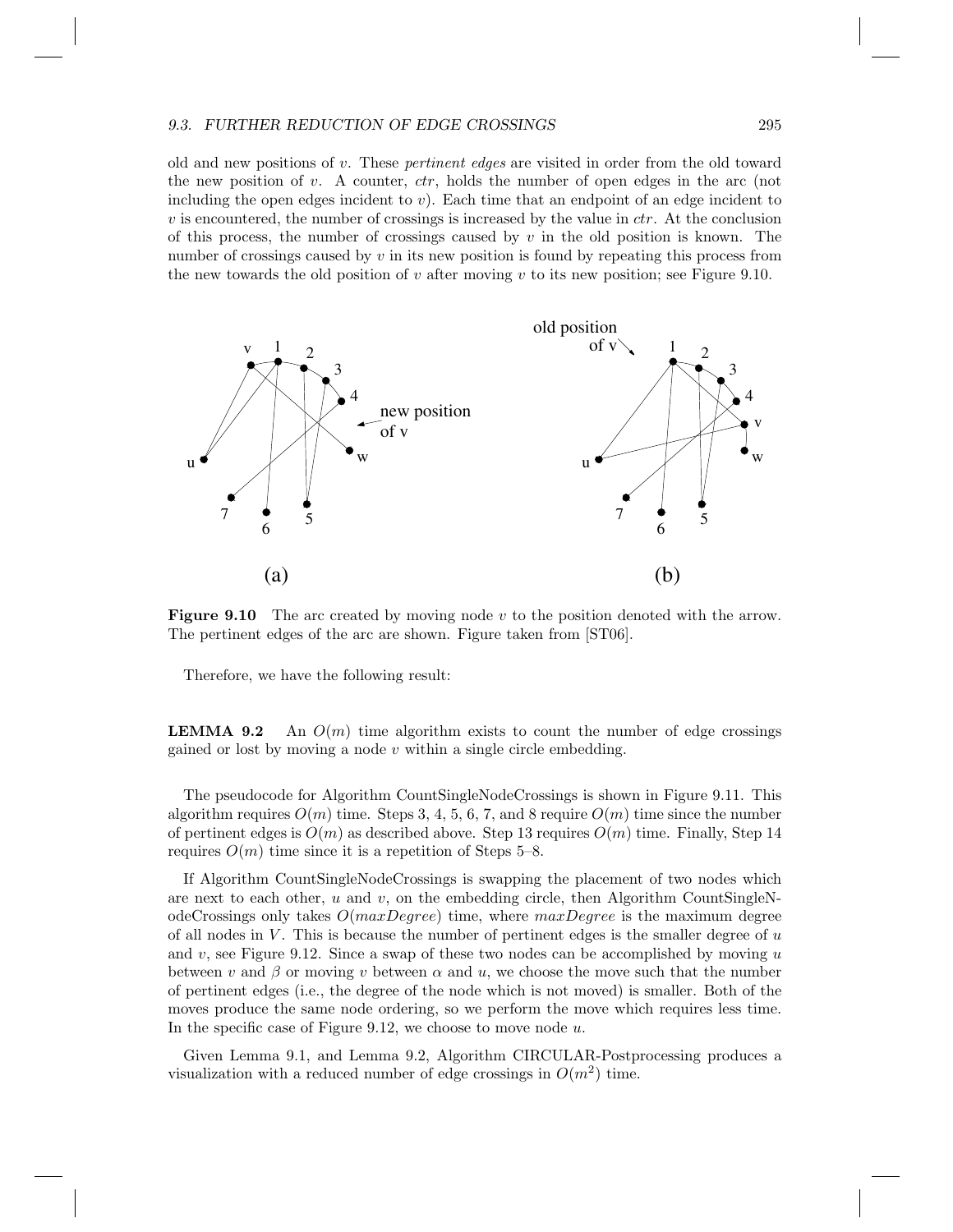#### Algorithm CountSingleNodeCrossings

- **Input:** A single circle drawing of a graph  $G = (V, E)$ ,
	- a node  $v \in V$ , and
	- a new position  $\alpha$  for v.
- **Output:** The change in the number of edge crossings caused by moving v to  $\alpha$ .
	- 1.  $ctr = 0$ .
	- 2.  $numberOfCrossings = 0$ .
	- 3. Order the pertinent edge endpoints as they are encountered around the embedding circle.
	- 4. Mark the pertinent edges as not seen.
	- 5. For each pertinent edge endpoint  $p_i$  of edge  $e_i$  do
	- 6. If  $e_i$  is incident to v increment the number  $OfCrossings$  by  $ctr.$
	- 7. Else If  $e_i$  has been seen decrement  $ctr$  by 1.
	- 8. Else increment  $ctr$  by 1 and mark  $e_i$  as seen.
	- 9. OldNumberSingleNodeCrossings =  $numberOfCrossings$ .
	- 10.  $ctr = 0$ .
	- 11.  $numberOfCrossings = 0$ .
	- 12. Move v to its new position,  $\alpha$ .
	- 13. Mark the pertinent edges as not seen.
	- 14. Repeat Steps 5–8 in the opposite direction.
	- 15. NewNumberSingleNodeCrossings =  $numberOfCrossings$ .
	- 16. changeInCrossings = NewNumberSingleNodeCrossings− OldNumberSingleNodeCrossings.
- Figure 9.11 Algorithm CountSingleNodeCrossings.



Figure 9.12 The pertinent edges for Algorithm CountSingleNodeCrossings if the two adjacent nodes  $u$  and  $v$  are being swapped. Figure taken from [ST99, ST06].

#### 9.4 Nonbiconnected Graphs on a Single Circle

Most networks are not biconnected. Therefore, it is important for a circular drawing tool to provide a component that visualizes nonbiconnected graphs. An algorithm for producing circular drawings of nonbiconnected graphs on a single embedding circle is presented in  $[Six00, ST06]$ . Given G, a nonbiconnected graph, it can be decomposed into its biconnected components. The algorithm layouts the resulting block-cutpoint tree on a circle and then it layouts each biconnected component with a variant of Algorithm CIRCULAR.

First, we consider how to obtain a circular drawing of a tree. A DFS produces a numbering that we can use to order the nodes around the embedding circle in a crossing-free manner. From this result, we know how to order the biconnected components around the embedding circle. Next, we need to consider articulation points which are not adjacent to a bridge (strict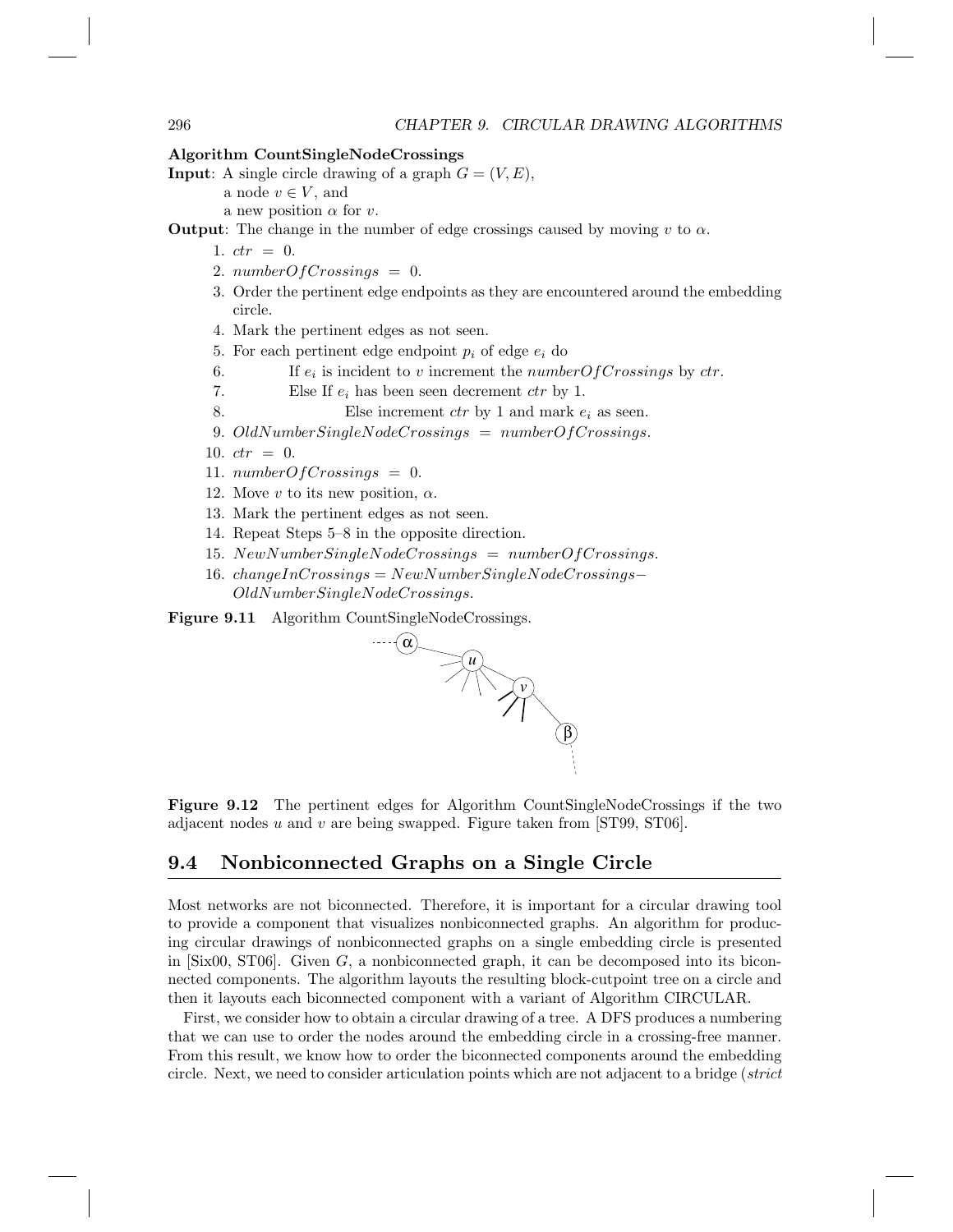#### 9.5. NONBICONNECTED GRAPHS ON MULTIPLE CIRCLES 297

articulation points). Strict articulation points appear in multiple biconnected components. In which biconnected component should a strict articulation point appear in the circular drawing? Multiple approaches to this issue are discussed in [Six00, ST99]. Due to space restrictions, we do not discuss these solutions here. A third issue to consider is how to transform the layout of each biconnected component to fit onto an arc of the embedding circle. This transformation is called breaking. The resulting breaks occur at an articulation point within the biconnected component.

The worst-case time requirement for the above algorithm is  $O(m)$  if we use Algorithm CIRCULAR to layout each biconnected component. The resulting drawings have the property that the nodes of each biconnected component (with the exception of some strict articulation points) appear consecutively. Furthermore, the order of the biconnected components on the embedding circle are placed according to a layout of the accompanying block-cutpoint tree. Therefore, the biconnectivity structure of a graph is displayed even though all of the nodes appear on a single circle. An example drawing is shown in Figure 9.13. More details on this algorithm can be found in [Six00, ST06].



Figure 9.13 An example drawing produced by Algorithm CIRCULAR-Nonbiconnected.

#### 9.5 Nonbiconnected Graphs on Multiple Circles

In this section, we will present a technique for producing circular drawings of graphs on multiple embedding circles. Given a nonbiconnected graph  $G$  we can decompose the structure into biconnected components in  $O(m)$  time. Taking advantage of this inherent structure, we first layout the block-cutpoint tree using a radial layout technique similar to [Ber81, Ead92, Esp88], then we layout each biconnected component of the graph with a variant of Algorithm CIRCULAR. See Figure 9.14.

The algorithm addresses several issues in order to produce good quality circular drawings: 1) which biconnected component is considered to be the root of the block-cutpoint tree, 2) articulation points can appear in multiple biconnected components of the block-cutpoint tree and need to be assigned to a unique biconnected component, 3) the nodes of the blockcutpoint tree can represent biconnected components of differing size, and 4) the nodes of each biconnected component should be visualized such that the articulation points appear in good positions and also there is a low number of edge crossings. We will address each of these issues in turn.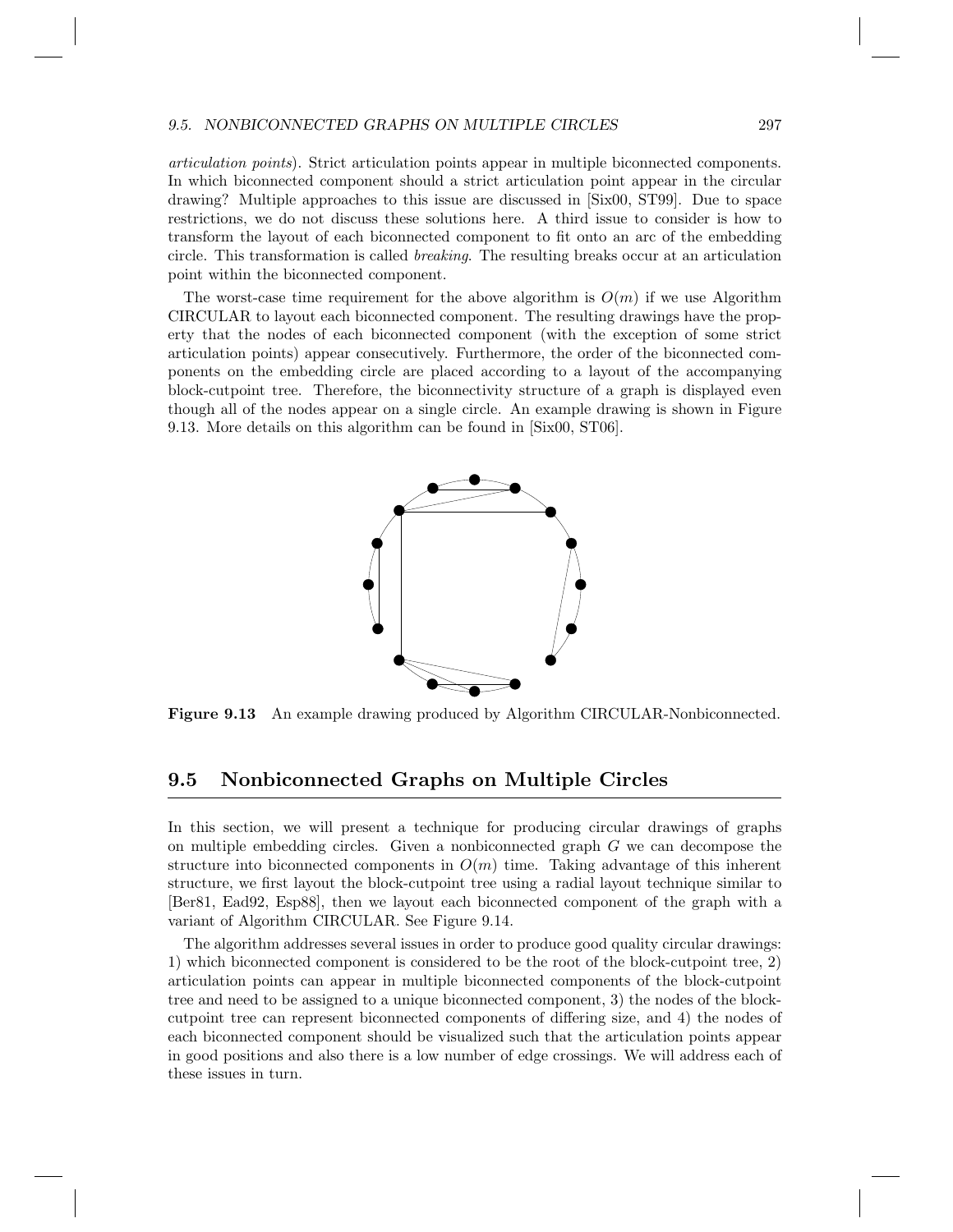In order to address the first issue, we can choose the root with a recursive leaf-pruning algorithm to find the "center" of the tree [DETT99]. Alternatively, we can pick the root dependent on some important metric: e.g., size of the biconnected component. Next we address the second issue. Strict articulation points (i.e., articulation points that are not adjacent to a bridge) are duplicated in more than one biconnected component of the blockcutpoint tree, but of course each node should appear only once in a drawing of that graph. Therefore, we offer three approaches in which each articulation point will appear only once in the drawing. The first approach assigns each strict articulation point,  $u$ , to the biconnected component which contains u and is also closest to the root in the block-cutpoint tree. This biconnected component is the parent of the other biconnected components which contain  $u$ . See Figure 9.15(a). The second approach assigns the articulation point to the biconnected component which contains the most neighbors of that articulation point, see Figure 9.15(b). The third approach assigns the articulation point to a position between its biconnected components, see Figure 9.15(c). Placing a node in this manner will highlight the fact that this node is an important articulation point. Following the assignment step, the duplicates of a strict articulation point are removed from the blocks in the block-cutpoint tree. We refer to the nodes adjacent to a removed strict articulation point in a biconnected component as inter-block nodes. In order to maintain biconnectivity for the method which will layout this component, a thread of edges is run through the inter-block nodes. These edges will be removed from the graph after the layout of the cluster is determined.

The third issue to be addressed while performing the layout of the block-cutpoint tree is that the biconnected components may be of differing sizes. The node sizes are proportional to the number of nodes contained in the current block. The radial layout algorithms presented in  $\left[Ber81, \text{Ead92}, \text{Esp88} \right]$  place the root at  $(0, 0)$  and the subtrees on concentric circles around the origin. These algorithms require linear time and produce plane drawings. However, unlike the block-cutpoint trees, the nodes of the trees laid out with [Ber81, Ead92, Esp88] are all the same size. The technique in [YFDH01] handles graphs with different node sizes; however, node overlap is allowed. In order to produce radial drawings of trees with differing node sizes, we present a modification of the classical radial layout technique [Ber81, Ead92, Esp88]:



Figure 9.14 The illustration on the left shows the block-cutpoint tree of a nonbiconnected graph. The small black tree nodes represent articulation points and the small white tree nodes represent bridges. The right illustration is a drawing of the same graph where the block-cutpoint tree is laid out with a radial tree layout technique. Figure taken from [ST06].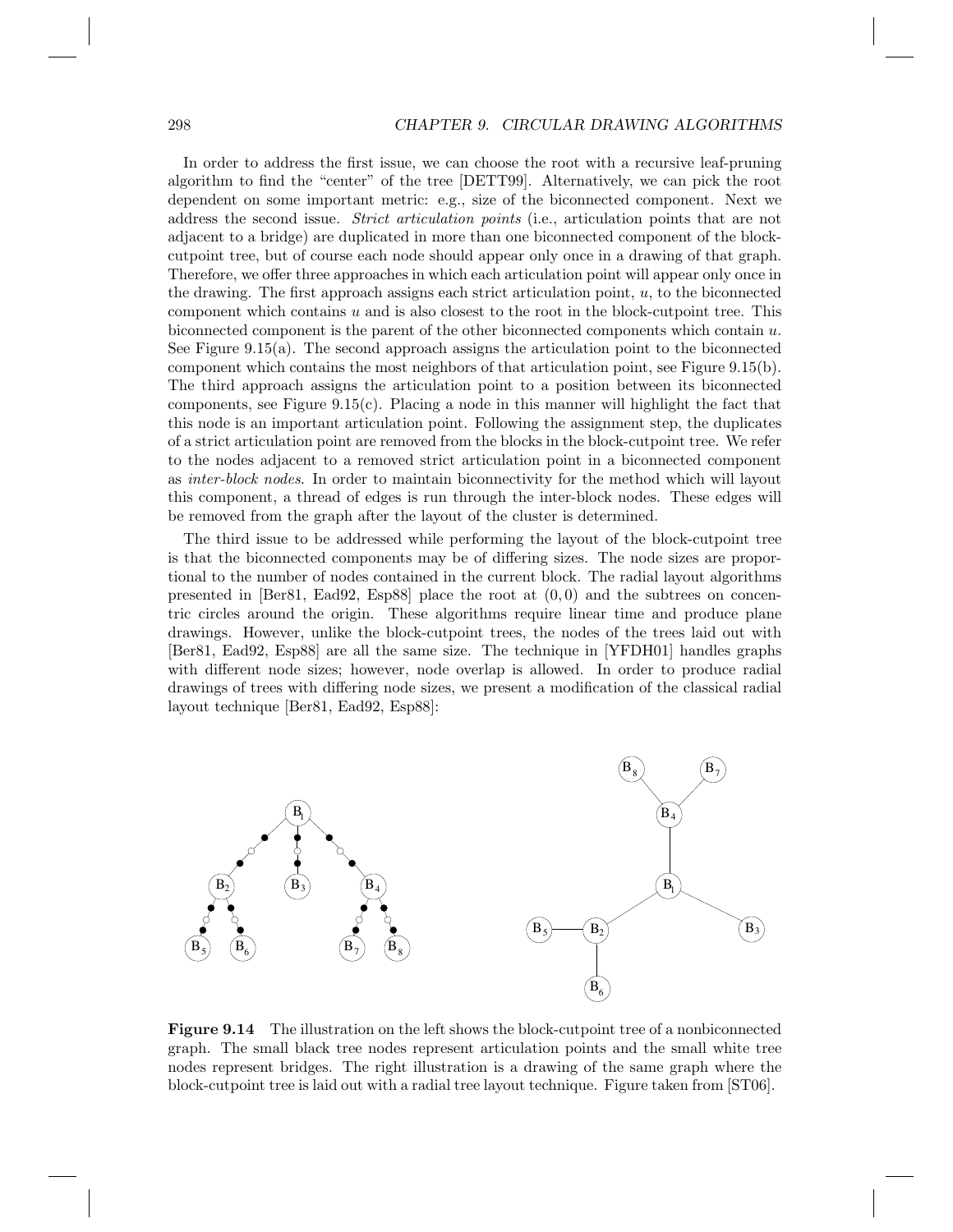#### 9.5. NONBICONNECTED GRAPHS ON MULTIPLE CIRCLES 299



Figure 9.15 Examples of three approaches for the assignment of strict articulation points to biconnected components. The black nodes are strict articulation points. Figure taken from [ST06].

 $RADIAL$  – with Different Node Sizes: For each node, we must assign a  $\rho$  coordinate, which is the distance from point  $(0,0)$  to the placement of that node and a  $\theta$  coordinate which is the angle between the line from  $(0,0)$  to  $(\infty,0)$  and the line from  $(0,0)$  to the placement of that node. The  $\rho$  coordinate of node v,  $\rho(v)$ , is defined to be

$$
\rho(u)+\delta+\frac{d_u}{2}+\frac{max(d_1,d_2,\ldots,d_k)}{2},
$$

where  $\rho(u)$  is the  $\rho$  coordinate of the parent u of v,  $\delta$  is the minimum distance allowed between two nodes,  $d_u$  is the diameter of u, and  $max(d_1, d_2, ..., d_k)$  is the maximum of the diameters of all the children of u. It is important to note that while all descendants of a node i are placed on the same concentric circle, not all nodes in the same level of the block-cutpoint tree are placed on the same concentric circle.

In order to prevent edge crossings, each subtree must be placed inside an annulus wedge, and the width of each wedge must be restricted such that it does not overlap a wedge of any other subtree. The  $\theta$  coordinate of node v depends on the widths of the descendants of v, not just the number of leaves as in [Ber81, Ead92, Esp88]. This assignment of coordinates leads to a layout of the form shown in Figure 9.16.



Figure 9.16 A radial layout of a tree with differing size nodes. Figure taken from [ST06].

The fourth issue to be addressed by the circular drawing technique is the visualization of each component. After performing RADIAL – with Different Node Sizes, we have a layout of the block-cutpoint tree and need to visualize the nodes and edges of each biconnected component. The radial layout of the block-cutpoint tree should be considered while drawing each biconnected component. See Figure 9.17. Define *ancestor nodes* to be adjacent to nodes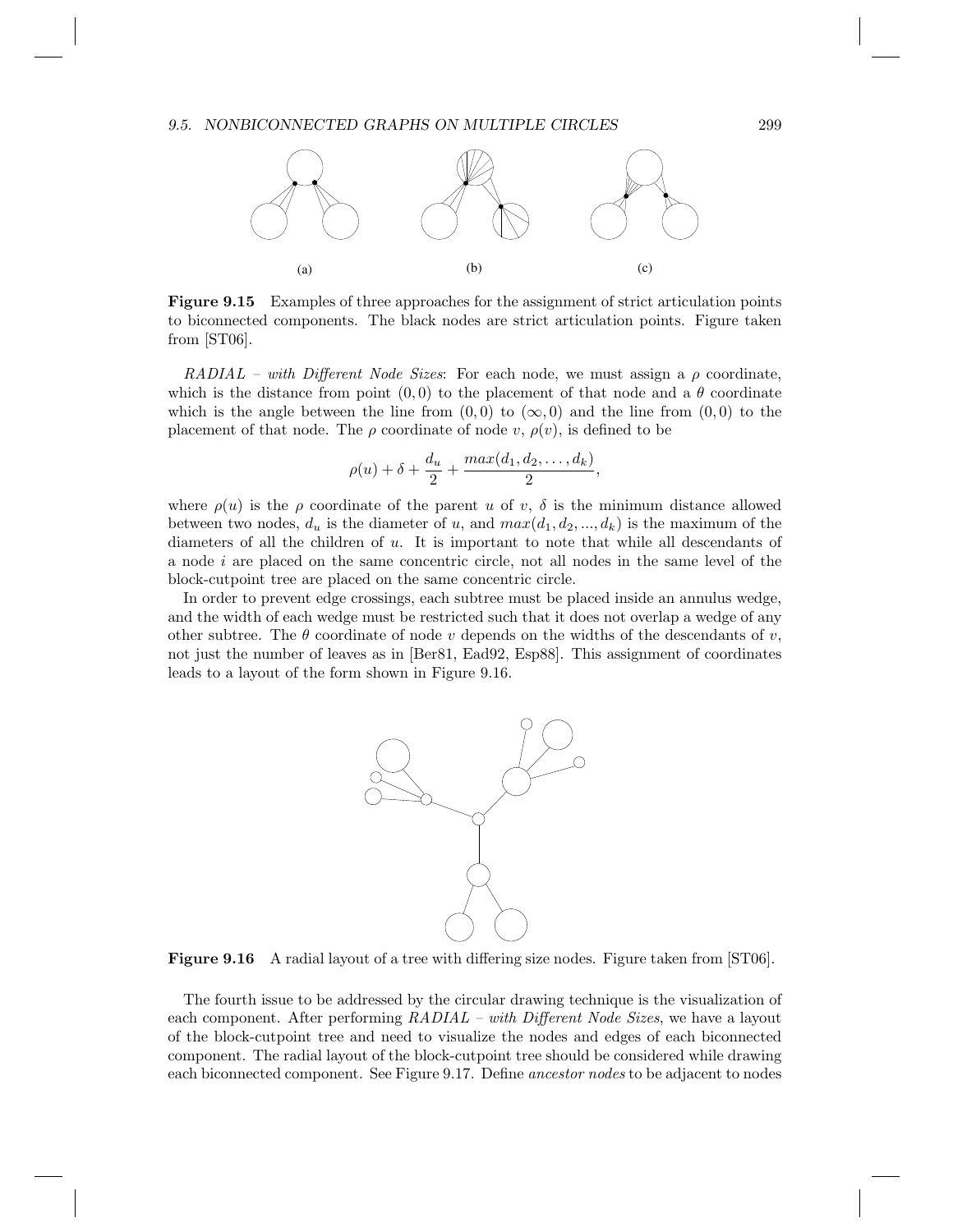in the parent biconnected component in the block-cutpoint tree. Likewise, define descendant nodes to be adjacent to nodes in child biconnected components. In order to reduce the number of crossings caused by inter-biconnected component edges, the technique tries to place ancestor nodes in the arc between the points  $\alpha$  and  $\beta$ . The size of the arc from  $\alpha$  to  $\beta$  is dependent on the distance between the placement of a biconnected component to the placement of its parent in the radial layout of the block-cutpoint tree. Descendant nodes are placed uniformly in the bottom half of the biconnected component layout. For example, if there are three descendant nodes, they would be placed at points  $\gamma$ ,  $\delta$ , and  $\epsilon$ , as shown in Figure 9.17. These special positions for the ancestor and descendant nodes are called ideal positions. Because of a high number of ancestor and descendant nodes, it may not be possible to place all ancestor and descendant nodes in an ideal position; however, the algorithm places as many as possible in ideal positions.



Figure 9.17 The relation between the layout of the block-cutpoint tree and the layout of an individual biconnected component. Figure taken from [ST06].

Placing the ancestor and descendant nodes in this manner reduces the number of crossings caused by inter-biconnected component edges going through a biconnected component. In fact, the only times that these edges do cause crossings are when the number of ancestor (descendant) nodes in the biconnected component  $B_i$  is more than about  $\frac{n_i}{2}$ , where  $n_i$  is the number of nodes in  $B_i$ . In those cases, the set of ideal positions includes all the positions in the upper (respectively lower) half of the embedding circle and also positions in the lower (upper) half which are as close as possible to the upper (lower) half.

We present two algorithms for the layout of each biconnected component such that ancestor and descendant nodes are placed near their ideal positions. The first step of each technique is to perform Algorithm CIRCULAR on the current biconnected component,  $B_i$ . This requires  $O(m_i)$  time, where  $m_i$  is the number of edges in biconnected component  $B_i$ . Next, this drawing is updated so that the ancestor and descendant nodes appear near their ideal positions.

The first technique rotates the layout of the biconnected component as found by Algorithm CIRCULAR such that many ancestor and descendant nodes are placed close to their ideal positions. Then, the remaining ancestor and descendant nodes are moved to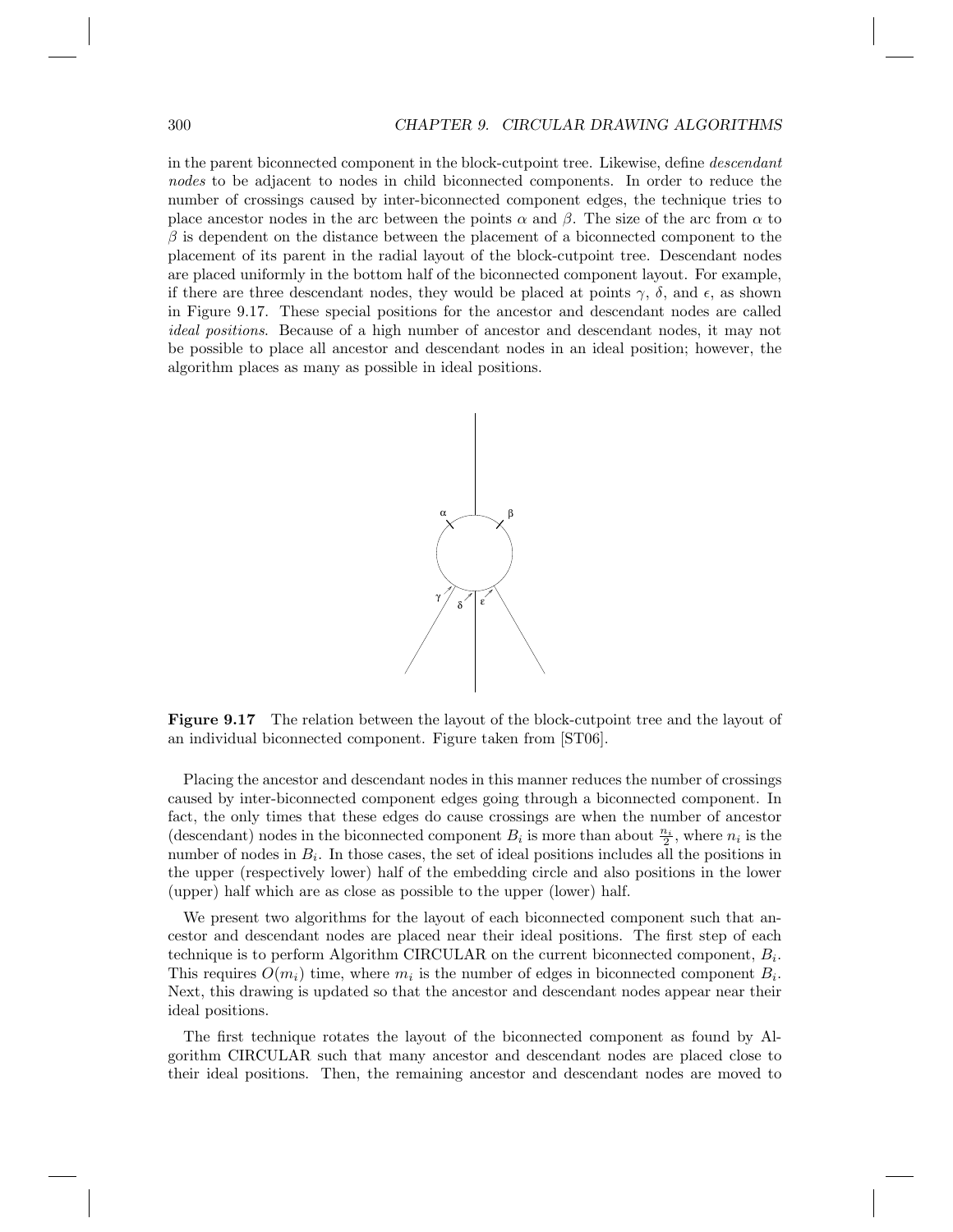their closest ideal position. See Figure 9.18 for Algorithm LayoutCluster1. This algorithm requires  $O(m_i)$  time. See Figure 9.19(b) for an example.

#### Algorithm LayoutCluster1

**Input:** A biconnected component,  $B_i$ .

**Output:** An circular layout of  $B_i$  such that the positions of the articulation points are placed well with respect to the ideal positions.

- 1. Perform Algorithm CIRCULAR on  $B_i$  and save the results in  $\Gamma_1$ .
- 2. If the number of ancestor nodes in  $B_i$  is less than the number of descendant nodes, set the block type to be descendant, otherwise, set the block type to be ancestor.
- 3. Loop through the nodes of  $B_i$  as they appear around the embedding circle in  $\Gamma_1$ and for each node which is the same type as the block type, record the clockwise distance to the last node of that type.
- 4. Find the nodes that have the smallest value of the distances recorded in Step 3 and determine the median node,  $u$ , of this set.
- 5. If the block type is descendant, rotate the layout of  $B_i$  found in Step 1 such that  $u$  is in the middle of the lower half of the embedding circle.
- 6. Else rotate the layout of  $B_i$  found in Step 1 such that u is in the middle of the upper half of the embedding circle.
- 7. Place the remaining ancestor and descendant nodes in their closest ideal position.

Figure 9.18 Algorithm LayoutCluster1.

The second technique LayoutCluster2 has a higher time complexity but may lead to layouts with fewer edge crossings. The first seven steps are the same as that of Algorithm LayoutCluster1. During the placement of ancestor and descendant nodes that are not in ideal positions, each such node  $v$  is placed in an ideal position, and if the number of edge crossings added exceeds a threshold  $T_1$  or the movement of v exceeds a threshold  $T_2$ , then the size of the embedding circle is increased such that node  $v$  can be placed in an ideal position without changing the relative order between  $v$  and its neighbors on the embedding circle. See Figure 9.19(c) for an example. The thresholds are determined on a per application basis. If increasing component edge crossings or node movement is undesirable for an application, the thresholds are adjusted accordingly. The time required for Algorithm LayoutCluster2 is  $O(m_i)$  if threshold  $T_2$  (based on node movement) is used or  $O(m_i*k)$ , where k is the number of ancestor and descendant nodes in the cluster, if threshold  $T_1$  (based on the number of crossings) is used.

Another technique for drawing a biconnected component would rotate the embedding circle through many positions to find a good solution.

Now that we have addressed the subproblems, we present a comprehensive technique for obtaining circular layouts of nonbiconnected graphs, called Algorithm CIRCULARwith Radial, see Figure 9.20 for the pseudocode of the algorithm. The time complexity of Algorithm CIRCULAR-with Radial is  $O(m)$  if the biconnected components are laid out with Algorithm LayoutCluster1 or  $O(m*k)$ , where k is the total number of ancestor and descendant nodes in the graph if Algorithm LayoutCluster2 is used. Figure 9.21 shows an example produced by this algorithm.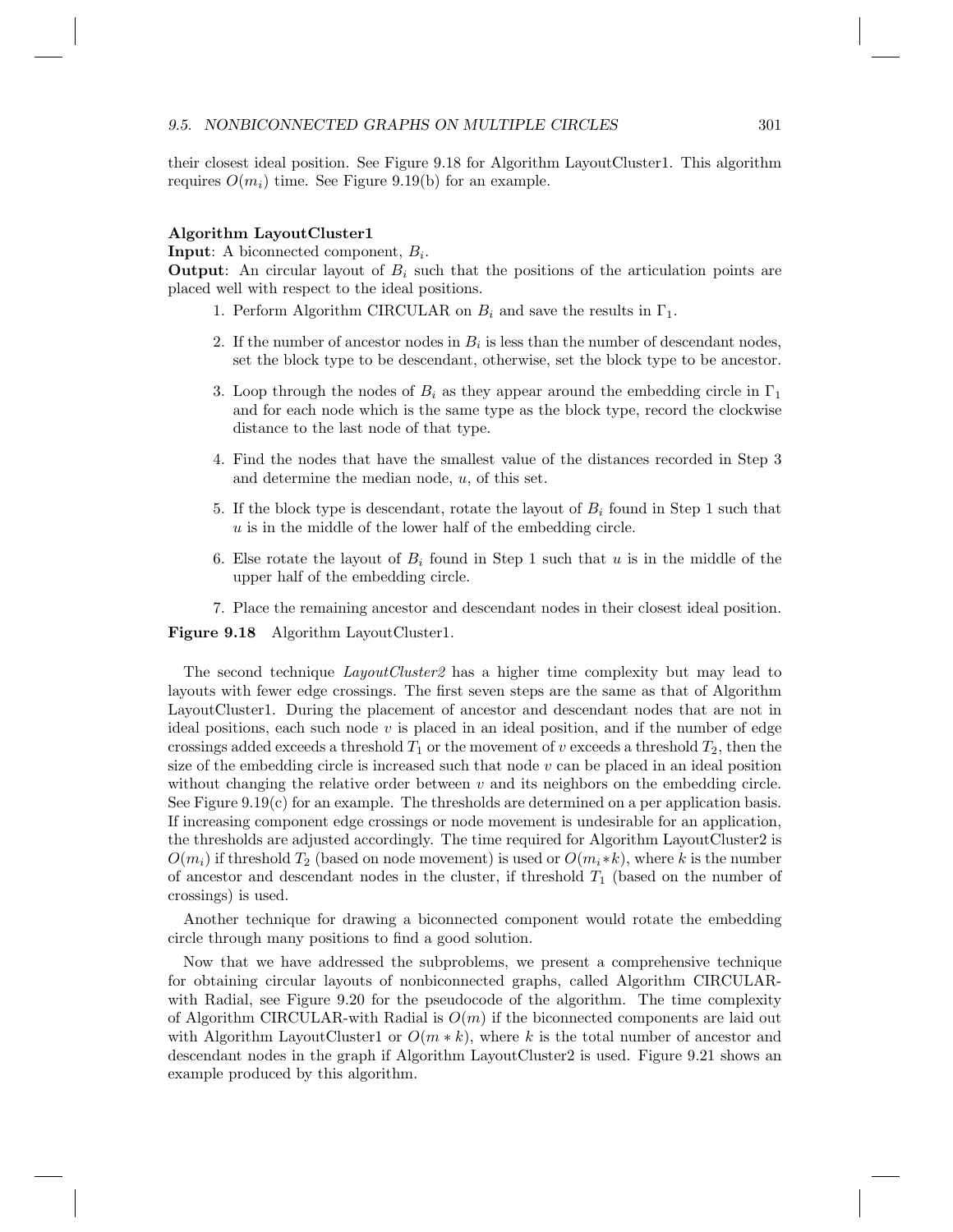

Figure 9.19 This figure demonstrates Algorithms LayoutCluster1 and LayoutCluster2. The black nodes are descendant nodes and the white nodes are ancestor nodes. (a) Drawing produced by Algorithm CIRCULAR; (b) the rotated drawing of part (a) produced by Algorithm LayoutCluster1; (c) the resulting drawing of part (a) produced by Algorithm LayoutCluster2. Figure taken from [ST06].

#### Algorithm CIRCULAR-with Radial

**Input:** Any graph  $G$ .

**Output:** A circular drawing  $\Gamma$  of  $G$ .

- 1. Decompose  $G$  into a block-cutpoint tree  $T$ .
- 2. If G has only one biconnected component, perform Algorithm CIRCULAR on G.
- 3. Else

| 4.  | Assign the strict articulation points to a biconnected component.                                                                                                                                            |
|-----|--------------------------------------------------------------------------------------------------------------------------------------------------------------------------------------------------------------|
| 5.  | Layout the root cluster of $T$ with Algorithm CIRCULAR.                                                                                                                                                      |
| 6.  | For each subtree $S$ of the root cluster                                                                                                                                                                     |
| 7.  | Perform the $\rho$ coordinate assignment phase of $RADIAL$ -<br>with Different Node Sizes on S.                                                                                                              |
| 8.  | For each biconnected component, $B_i$ , of S                                                                                                                                                                 |
| 9.  | Layout $B_i$ with Algorithm Layout Cluster 1,<br>or Layout Cluster 2 taking into account<br>the radii defined for the superstructure tree<br>in Step 7.                                                      |
| 10. | Considering the order of the subtrees defined during the<br>layout of biconnected components in Step 9,<br>perform the $\theta$ coordinate assignment phase of<br>$RADIAL$ – with Different Node Sizes on S. |
| 11. | Translate and rotate the clusters of $S$ according to the<br>radial layout of S.                                                                                                                             |

Figure 9.20 Algorithm CIRCULAR-with Radial.

An extension of Algorithm CIRCULAR-with Radial to include interactive schemes has been presented by Kaufmann and Wiese in [KW02].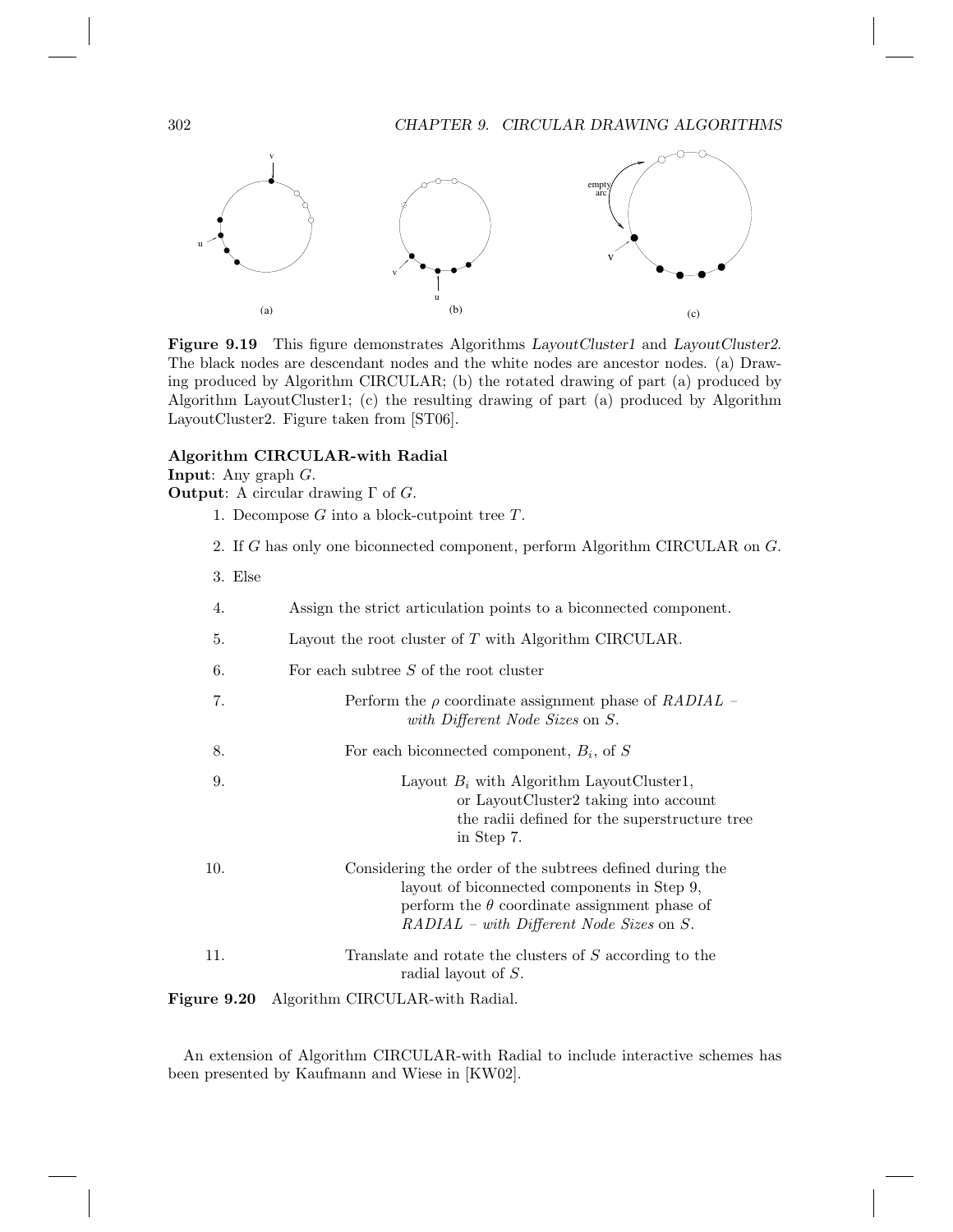

Figure 9.21 A sample drawing as produced by Algorithm CIRCULAR-with Radial. Figure taken from [ST06].

#### 9.6 A Framework for User-Grouped Circular Drawing

The problem of producing circular drawings of graphs grouped by biconnectivity is quite different from the problem of drawing a graph whose grouping is user-defined. In the latter case, there is no known structure of either the groups or the relationship between the groups. Therefore, we must use a general method for producing this type of visualization. The four goals of a user-grouped circular drawing technique should be:

- 1. the user-defined groupings are highly visible,
- 2. each group is laid out with a low number of edge crossings,
- 3. the number of crossings between intra-group and inter-group edges is low, and
- 4. the layout technique is fast.

We know from previous work in clustered graph drawing [EFL97, EF97, EFN99, HE98] that the relationship between groups is often not very complex. We take advantage of this knowledge in this framework. Define the *superstructure*  $G_s$  of a given graph  $G = (V, E, P)$ , where P is the node group partition, as follows: the nodes in  $G_s$  represent the elements of P. For each edge  $e \in E$  which is incident to nodes in two different node groups, place an edge between nodes representing the respective groups in  $G_s$ . The type of structure that we expect  $G_s$  to have should be visualized well with a force-directed [DETT99, Ead84] technique; therefore, the superstructure  $G_s$  will be drawn with this approach. Additionally, since  $G_s$  will likely not be a very complicated graph, it should not take much time to achieve a good drawing with a force-directed technique.

The node groups themselves will be either biconnected or not. Since Algorithms CIRCU-LAR and CIRCULAR-Nonbiconnected can layout biconnected and nonbiconnected graphs on a single embedding circle in linear time and have been shown to perform well in practice, we also will use those techniques here.

We have now addressed how to achieve Goals 1 and 2 with good speed. However, in order to produce good user-grouped circular graph drawings, we must successfully merge these two techniques so that we can simultaneously reach Goals 1,2, and 3. And, of course, we need a fast technique in order to achieve Goal 4. Attaining Goal 3 is very important to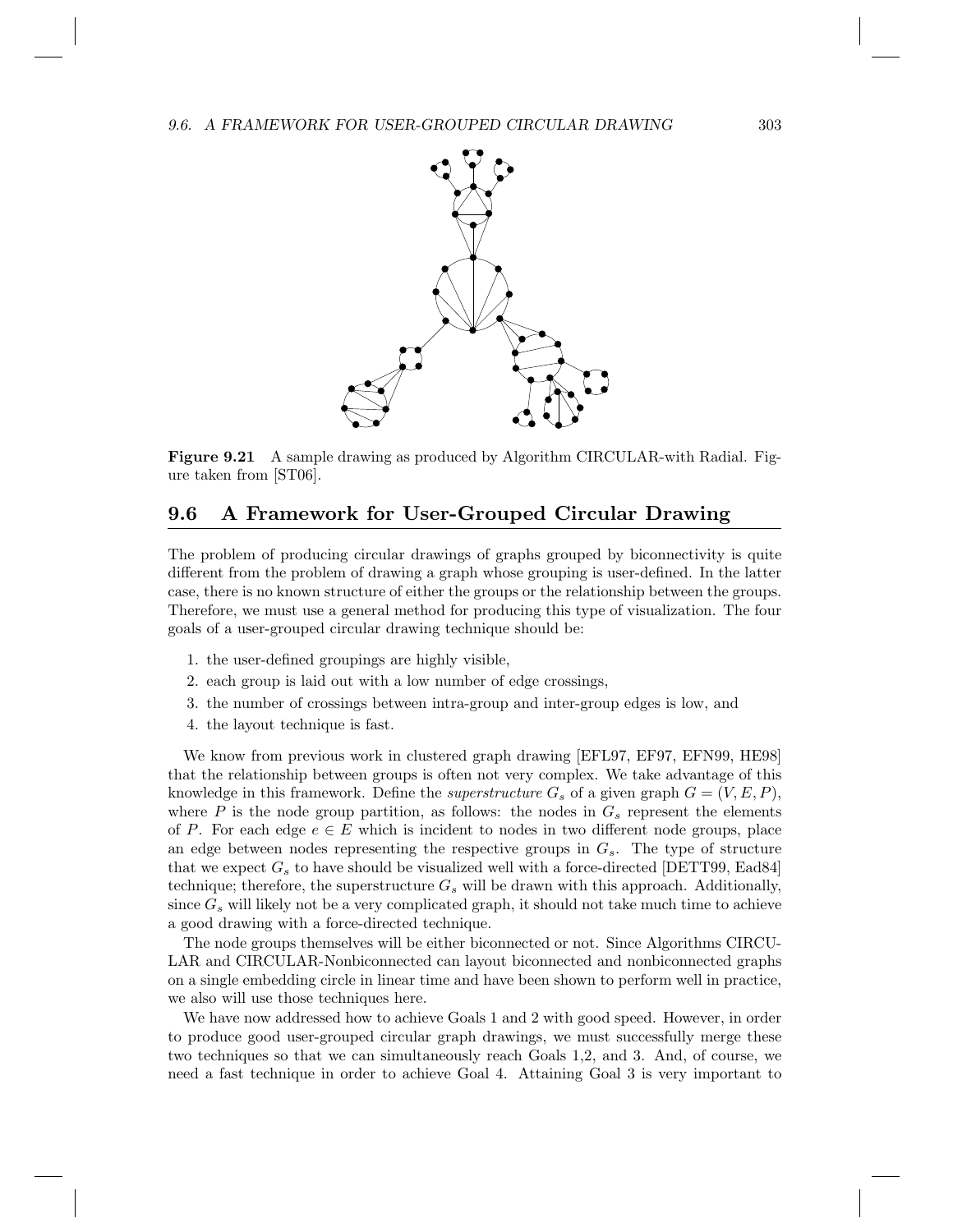the quality of drawings produced by a user-grouped circular drawing technique. As shown in [Pur97], a drawing with fewer crossings is more readable. It is especially important to reduce the number of intra-group and inter-group edge crossings as those can particularly cause confusion while interpreting a drawing. See Figure 9.22. How can we achieve this low number of crossings? We must place nodes that are adjacent to nodes in other groups (called outnodes in [DMM97, KMG88]) close to the placement of those other nodes. A force-directed approach is a good way to attain this goal since it would encourage outnodes to be closer to their neighbors. Traditional force-directed approaches [DETT99, Ead84] will not work here though, because we need to constrain the placement of nodes to circles. In Section 9.6.1, we present a force-directed approach in which the nodes are restricted to appear on circular tracks. With the use of this technique we will reach Goal 3. As will be discussed, we can do this in a reasonable amount of time.



Figure 9.22 Example of intra-group and inter-group edge crossings. Figure taken from [ST03b].

As with most force-directed techniques, the initial placement of nodes has a very significant impact on the final drawing [DETT99, Ead84]. Therefore, it is important to have a good initial placement. This is why we should layout the superstructure and each node group first. At the completion of those steps, we should have the almost-final drawing. It will then be a matter of fine-tuning the drawing with the circular-track force-directed technique. And as shown in [ST01] (see extended version in [ST03a]), once you have an almost-final drawing, it does not take much time for a force-directed technique to converge.

#### 9.6.1 Circular-Track Force-Directed

In order to adapt the force-directed paradigm for circular drawing, we need a way to guarantee that the nodes of a group appear on the circumference of an embedding circle, the circular track. The nodes are restricted to appear on the circular track, but are allowed to jump over each other and appear in any order, see Figure 9.23. And as in the force-directed approach, we want to minimize the potential energy in the spring system which is modelling the graph. In this section, we describe how this circular-track adaptation is achieved.

First, we need to look at node coordinates in a different way. Node i belongs to group  $\alpha$ and is located at position  $(x_i, y_i)$ . Given that the center of the embedding circle on which  $\alpha$  is located is at  $(x_{\alpha}, y_{\alpha})$  and the radius of that circle is  $r_{\alpha}$ , we can restate the coordinates of  $i$  in the following way:

$$
x_i = x_\alpha + r_\alpha * \cos(\theta_i) \tag{9.1}
$$

$$
y_i = y_\alpha + r_\alpha * \sin(\theta_i) \tag{9.2}
$$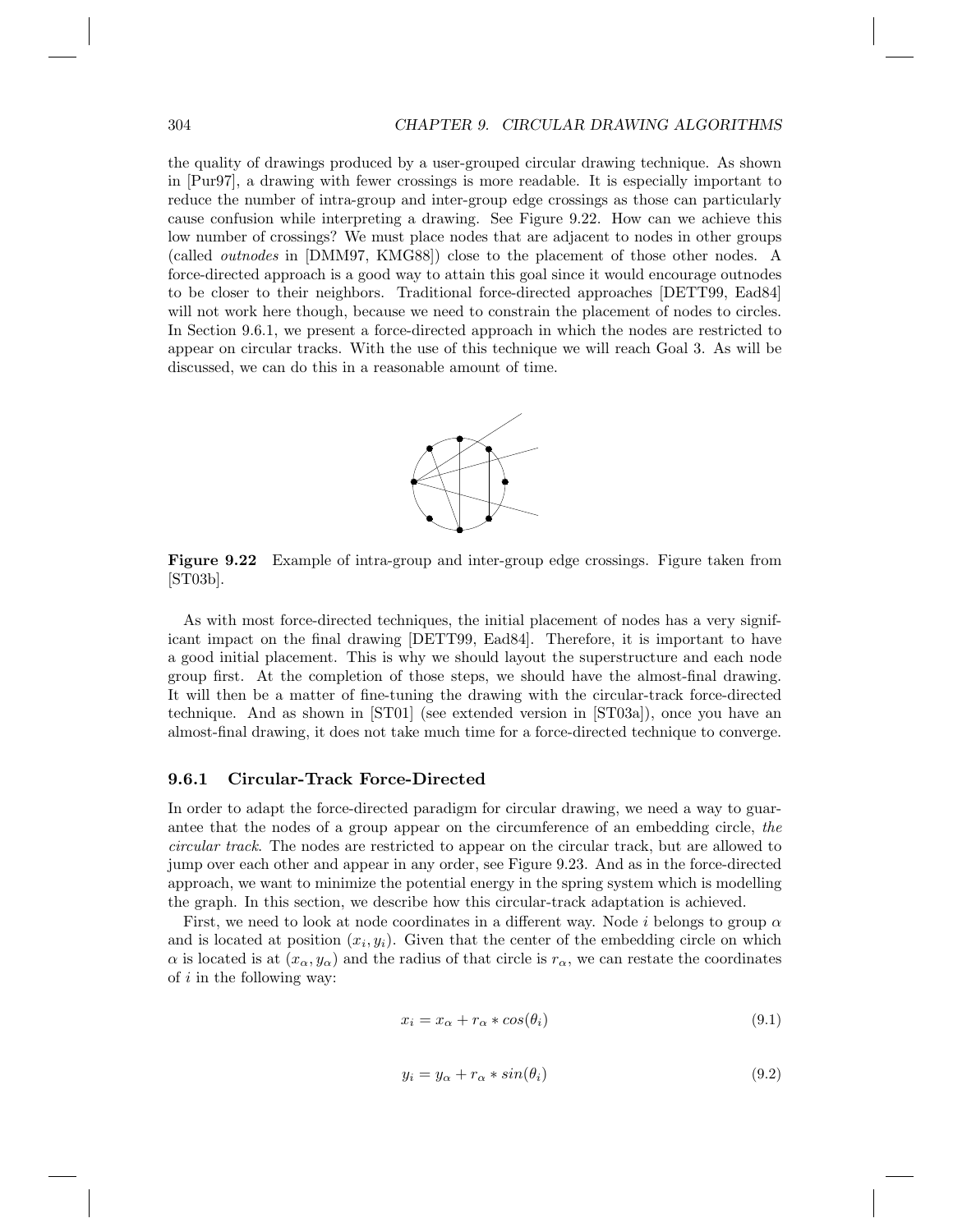

Figure 9.23 Circular-track force-directed technique. Figure taken from [ST03b].

Remember that Hooke's Law [HR88] gives us the following equation for the potential energy  $V$  in a spring system:

$$
V = \sum_{ij} k_{ij} [(x_i - x_j)^2 + (y_i - y_j)^2]
$$
\n(9.3)

where  $k_{ij}$  is the spring constant for the spring between nodes i and j. Equation (12.3) can be rewritten using  $(12.1)$  and  $(12.2)$ :

$$
V = \sum_{(i,j)\in E} k_{ij} \quad [((x_{\alpha} + r_{\alpha} * cos(\theta_i)) - (x_{\beta} + r_{\beta} * cos(\theta_j)))^{2} +
$$

$$
((y_{\alpha} + r_{\alpha} * sin(\theta_i)) - (y_{\beta} + r_{\beta} * sin(\theta_j)))^{2}]
$$
(9.4)

where node j belongs to group  $\beta$ ,  $(x_{\beta}, y_{\beta})$  is the center and  $r_{\beta}$  is the radius of the embedding circle on which  $\beta$  appears. Thus, we have:

$$
V = \sum_{(i,j)\in E} k_{ij} \quad [(x_{\alpha} + r_{\alpha} * cos(\theta_i) - x_{\beta} - r_{\beta} * cos(\theta_j))^2 + (y_{\alpha} + r_{\alpha} * sin(\theta_i) - y_{\beta} - r_{\beta} * sin(\theta_j))^2]
$$
(9.5)

We can find a minimal energy solution on variables  $x, y$ , and  $\theta$ . It is interesting to note that if i and j are on the same circle, then  $x_{\alpha}$  and  $x_{\beta}$  are equivalent as are  $y_{\alpha}$  and  $y_{\beta}$ . And, of course,  $r_{\alpha} = r_{\beta}$ . Now we rewrite equation (5):

$$
V = \sum_{(i,j)\in E} k_{ij} [r_\alpha(\cos(\theta_i) - \cos(\theta_j))^2 + r_\alpha(\sin(\theta_i) - \sin(\theta_j))^2)] \tag{9.6}
$$

We can calculate  $r_{\alpha}$  from the number of nodes in  $\alpha$  so that means that finding the minimum V is now a one-dimensional problem based on finding the right set of  $\theta$ s. When we combine  $(12.5)$  or  $(12.6)$  with equations for magnetic repulsion to prevent node occlusion, we have a force-directed equation for which the nodes of a group lie on the circumference of a circle. Now we extend equation (12.5) to include repulsive forces.

$$
\rho_{ij} = \left[ (x_{\alpha} + r_{\alpha} * cos(\theta_i) - x_{\beta} - r_{\beta} * cos(\theta_j))^2 + (y_{\alpha} + r_{\alpha} * sin(\theta_i) - y_{\beta} - r_{\beta} * sin(\theta_j))^2 \right]
$$
\n(9.7)

$$
V = \sum_{(i,j)\in E} k_{ij}\rho_{ij} + \sum_{(i,j)\in V\times V} g_{ij} \frac{1}{\rho_{ij}}
$$
(9.8)

where  $g_{ij}$  is the repulsive constant between nodes i and j.

Another important consideration is the set of spring constants used in the above equations. It is not necessary for the spring constant to be the same for each pair of nodes. It is also possible for these constants to change during different phases of execution.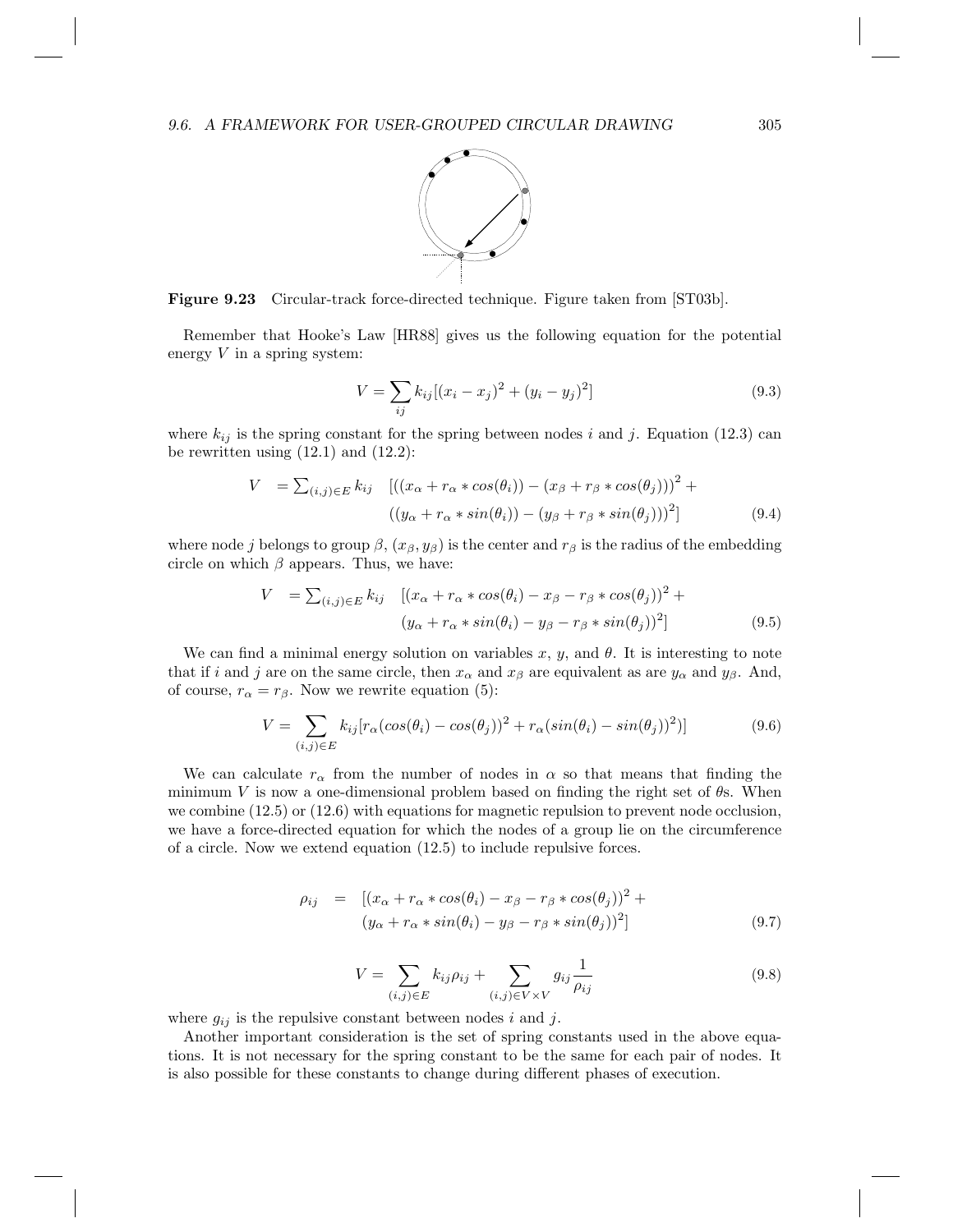#### 9.6.2 A Technique for Creating User-Grouped Circular Drawings

Now that we have a force-directed technique in which the nodes are placed on circular tracks, we need to show how we will successfully merge the force-directed approach and the circular drawing techniques discussed earlier in this chapter. We present a technique for creating user-grouped circular drawings in Figure 9.24.

#### Algorithm CIRCULAR-with Forces

**Input:** A graph  $G = (V, E, P)$ . **Output:** User-grouped circular drawing of  $G \Gamma$ .

- 1. Determine the superstructure  $G_s$  of  $G_s$ .
- 2. Layout  $G_s$  with a basic force-directed technique.
- 3. For each group  $p_i$  in  $P$ 
	- (a) If the subgraph induced by  $p_i$ ,  $G_i$ , is biconnected layout  $G_i$  with CIRCULAR.
	- (b) Else layout  $G_i$  with CIRCULAR-Nonbiconnected.
- 4. Place the layout of each group  $p_i$  at the respective location found in Step 2.
- 5. For each group  $p_i$ 
	- (a) rotate the layout circle and keep the position which has the lowest local potential energy.
	- (b) reverse the order of the nodes around the embedding circle and repeat Step 5a.
	- (c) if the result of Step 5a had a lower local potential energy than that of Step 5b revert to the result of Step 5a.
- 6. Apply a force-directed technique using the equations of Section 9.6.1 to G.

Figure 9.24 Algorithm CIRCULAR-with Forces.

Going back to the four goals discussed in Section 9.6, we will attain Goal 1 by using a basic force-directed technique to layout the superstructure. We will attain Goal 2 by laying out each group with either Algorithms CIRCULAR or CIRCULAR-Nonbiconnected. Attaining Goal 3 means successfully merging the results of the force-directed and circular techniques.

Once we have the layout of the superstructure and each group, we place the layout of each group at the respective location found during the layout of the superstucture. Now we have an almost-final layout: it is a matter of rotating the layouts of the groups and maybe adjusting the order of nodes around the embedding circle. Since we know that Algorithms CIRCULAR and CIRCULAR-Nonbiconnected produce good visualizations, we should change these layouts as little as possible. So first, we will fine-tune the almost-final drawing by rotating each layout and keeping the rotation that has the least local potential energy. We rotate each embedding circle through  $n_{\alpha}$  positions, where  $n_{\alpha}$  is the number of nodes in group  $\alpha$ . With respect to determining local potential energy, we need to determine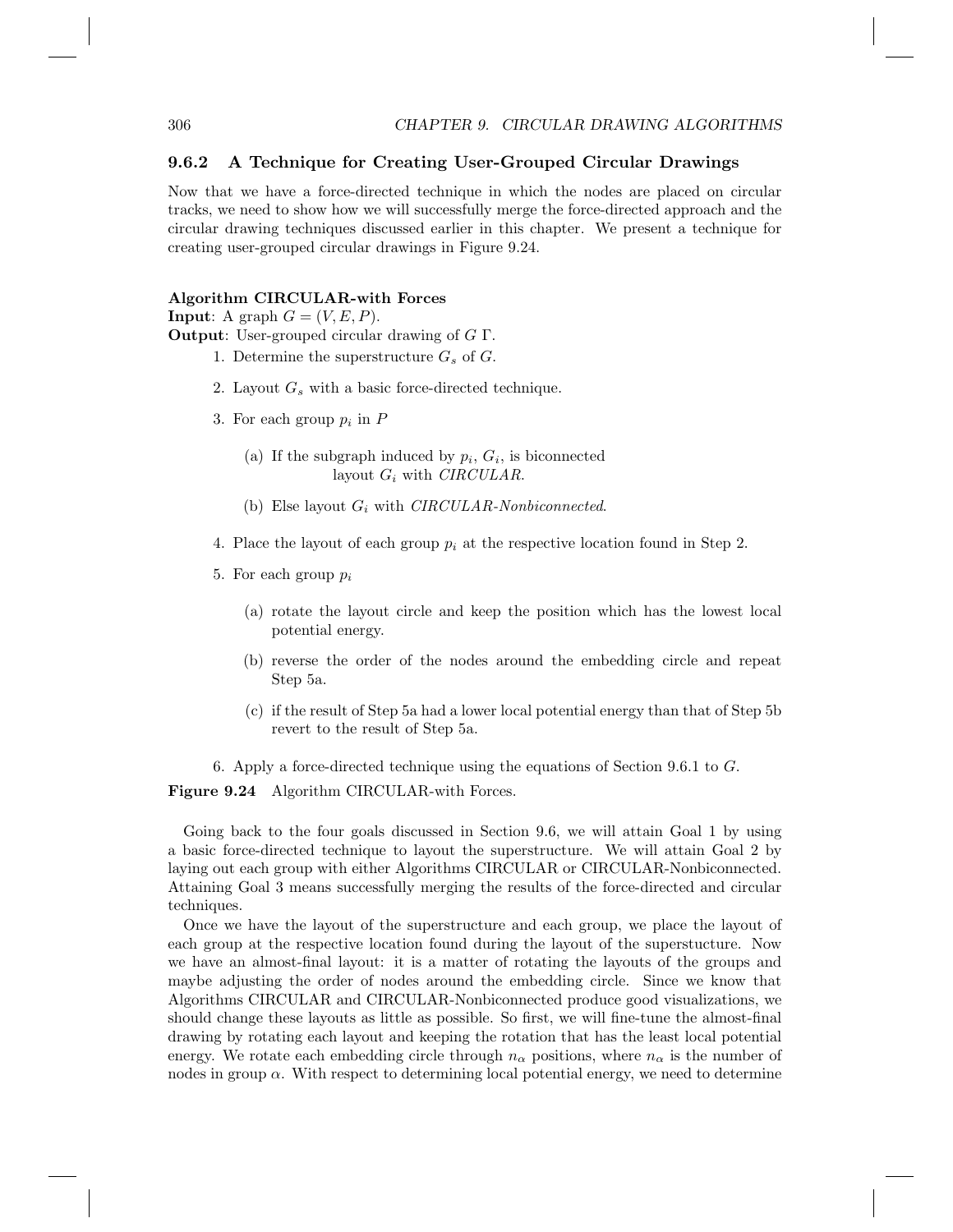#### 9.7. IMPLEMENTATION AND EXPERIMENTS 307

the lengths of inter-group edges that are incident to the nodes of  $\alpha$ . The rotation of choice should minimize the lengths of those edges. In other words, we choose the rotation in which as many nodes as possible are close to their other-group neighbors. Since for each embedding circle we try  $n_{\alpha}$  positions and examine the length of  $\alpha$ 's incident inter-group edges at each position, then the rotation step will take  $O(n*m_{inter-group})$  time for the entire graph, where  $m_{inter-group}$  is the number of inter-group edges. As discussed in Section 9.6, we expect  $m_{inter-group} \ll m$ . Then we will "flip" each layout and again rotate. We keep the rotation which has the least local potential energy. After these steps, it is still possible that some nodes will be badly placed with respect to their relationships with nodes in other groups. In other words, those placements cause intra-group and inter-group edges to cross. In order to address this problem, we will apply the force-directed technique described in Section 9.6.1. The result of this step will be the reduction of intra-group and inter-group edge crossings since nodes will be pulled to the side of the embedding circle which is closer to their other-group relatives.

Because Algorithm CIRCULAR-with Forces makes use of a force-directed technique, the worst-case time requirement is unknown. However, in practice, we expect the time requirement to be  $O(n^2)$  for the following reasons: Step 1 requires  $O(m)$  time. Step 2 will be on a small graph and should not require much time to reach convergence. Step 3 requires  $O(m)$  time. Step 4 requires  $O(n)$  time. Step 5 require  $O(n * m_{inter-group})$  time. Since Step 6 is a force-directed technique, it could take  $O(n^3)$  time in practice; however, the result of the previous steps will be an almost-final layout and thus should not need much time to converge. It was evidenced in [ST01] (see extended version in [ST03a]) that when a force-directed technique is applied to an almost-final layout, it does not take much more time for convergence to occur. Therefore, in practice we expect this step to require  $O(n^2)$ time. Thus, we have attained Goal 4 from Section 9.6.

#### 9.7 Implementation and Experiments

#### 9.7.1 Experimental Analysis of Algorithm CIRCULAR

We have implemented Algorithm CIRCULAR in C++. The code runs on top of the Tom Sawyer Software Graph Layout Toolkit (GLT) version 2.3.1. We also performed an extensive experimental study to compare Algorithms CIRCULAR and CIRCULAR-Postprocessing with the circular layout component of the GLT. The circular layout technique in the GLT requires  $O(n^2)$  time [DMM97, KMG88]. The results of the study show that the drawings of Algorithm CIRCULAR have about 15% fewer crossings on average than those produced by the GLT. Furthermore, the worst-case time requirement for Algorithm CIRCULAR is  $O(m)$  versus the  $O(n^2)$  worst-case time requirement for the GLT technique. Algorithm CIRCULAR-Postprocessing is able to significantly further reduce the number of edge crossings.

The set of input graphs for the experiments included 10,328 biconnected components of minimum size 10 extracted from the 11,399 Rome graphs  $[DGL^{+}97]$ , which have between 10 and 80 nodes. The number of edge crossings is measured for Algorithm CIRCULAR, Algorithm CIRCULAR-Postprocessing, and the circular drawing component of the GLT. As shown in the plot of Figure 9.25, the techniques produce significantly fewer crossings on average than the GLT. Specifically the drawings of Algorithm CIRCULAR have significantly fewer crossings. And as the plot shows, Algorithm CIRCULAR-Postprocessing effectively reduces the number of edge crossings even further. The percentage improvement between Algorithm CIRCULAR-Postprocessing and GLT averages is 30%. Sample drawings as produced by both GLT and the techniques are shown in Figures 9.26–9.28.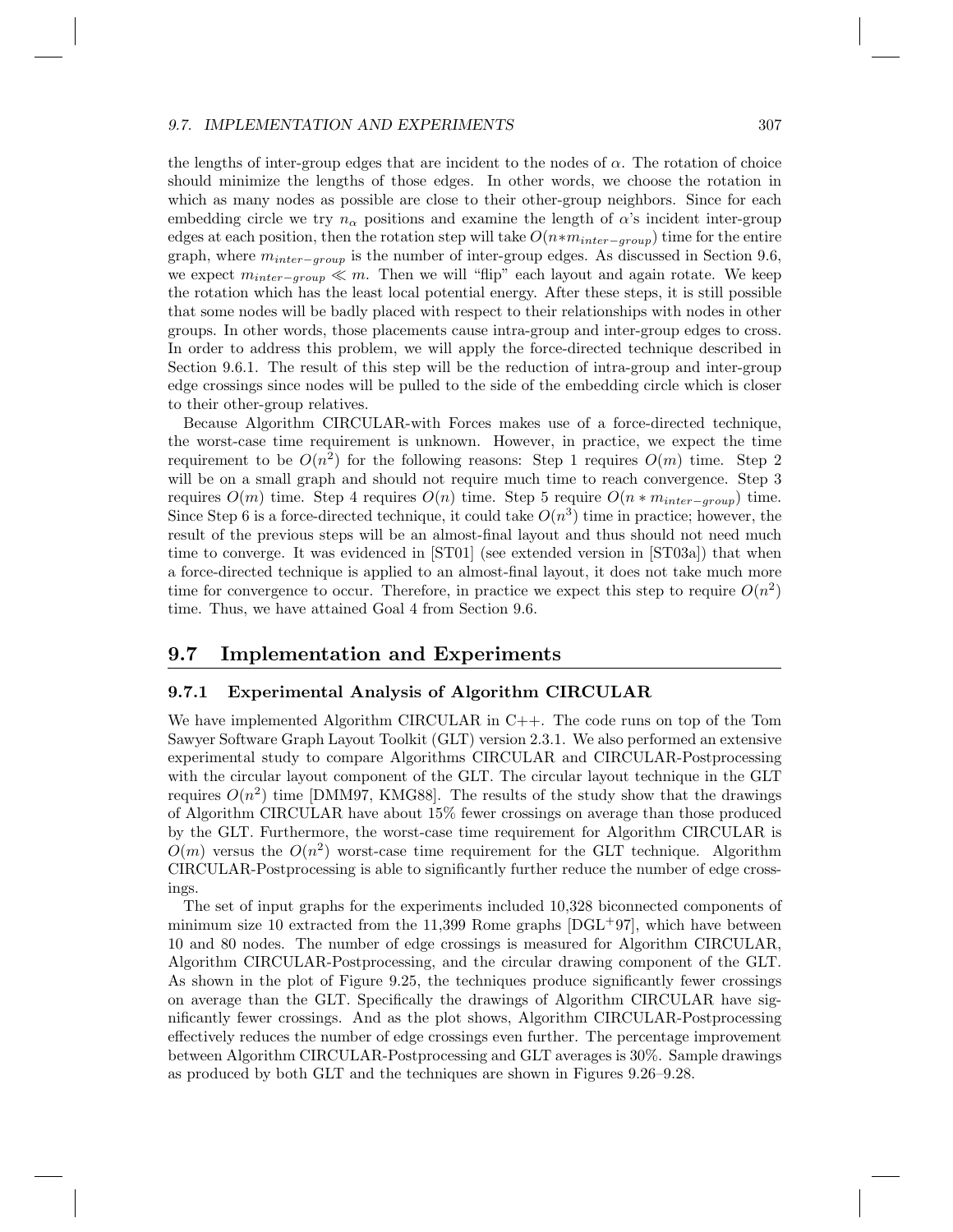

Figure 9.25 The average number of edge crossings produced by Algorithm CIRCULAR, Algorithm CIRCULAR-Postprocessing, and the Graph Layout Toolkit over 10,328 biconnected graphs. Figure taken from [ST99, ST06].



Figure 9.26 The drawing on the left is produced by the GLT. The drawing on the right is of the same graph and is produced by Algorithm CIRCULAR-Postprocessing. The drawing produced by Algorithm CIRCULAR-Postprocessing has 75% fewer crossings than the GLT drawing. Figure taken from [ST99, ST06].



Figure 9.27 The drawing on the left is produced by the GLT. The drawing on the right is of the same graph and is produced by Algorithm CIRCULAR-Postprocessing. The drawing produced by Algorithm CIRCULAR-Postprocessing has 53% fewer crossings. Figure taken from [ST99, ST06].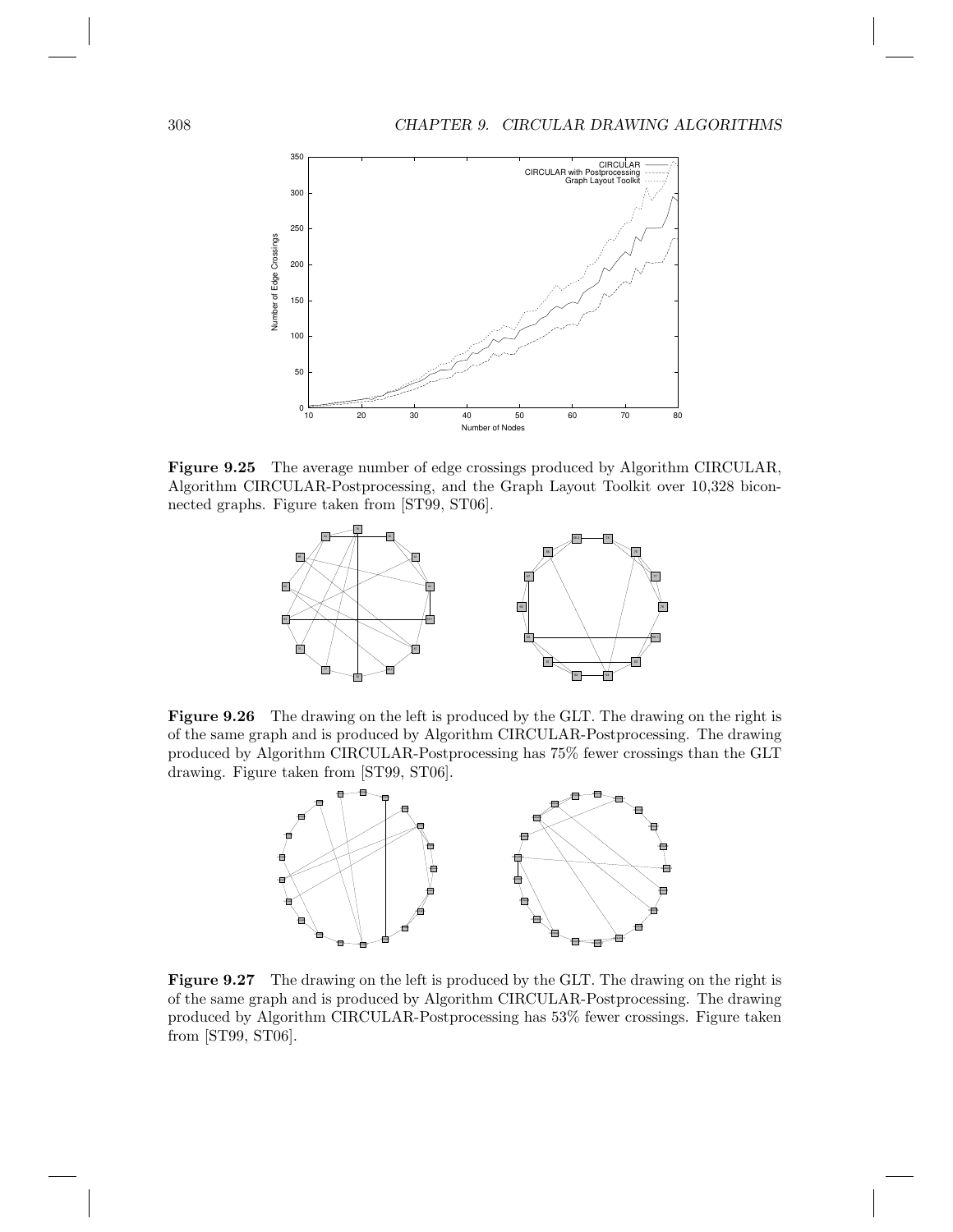

**Figure 9.28** The drawing on the left is produced by the GLT. The drawing on the right is of the same graph and is produced by Algorithm CIRCULAR-Postprocessing. The drawing produced by Algorithm CIRCULAR-Postprocessing has 55% fewer crossings. Figure taken from [ST99, ST06].

#### 9.7.2 Implementation Issues

During Step 4 of Algorithm CIRCULAR, the technique chooses a node of lowest degree with the following priority: a wave front node, a wave center node, or some lowest degree node. An efficient way to execute this is to initially sort the nodes by degree into a table of lists that reflect those categories. The table is updated as nodes and edges are removed from the graph. A bucket sort is initially used to place each node into its respective category. In order to keep the table updated, when node  $v$ , is processed, we simply move each neighbor of  $v$  into the front of its respective degree list during each iteration (similar to self-adjusting lists). This way the nodes are retrieved in the desired priority: neighbor, previous neighbor, and lowest degree node, see Figure 9.29.





During Step 15, the algorithm performs a DFS which will result in a DFS tree. Then we place the nodes from the longest path within that DFS tree onto the embedding circle and we merge in the nodes of the remaining DFS tree branches. See Figure 9.30. The longest path does not necessarily go through the root of the DFS tree as it does in this example.

If the input graph is outerplanar, the drawing produced by Algorithm CIRCULAR will always be plane; if not, then there might be crossings. In this case, it may be possible to further reduce the number of crossings by moving nodes to a better position on the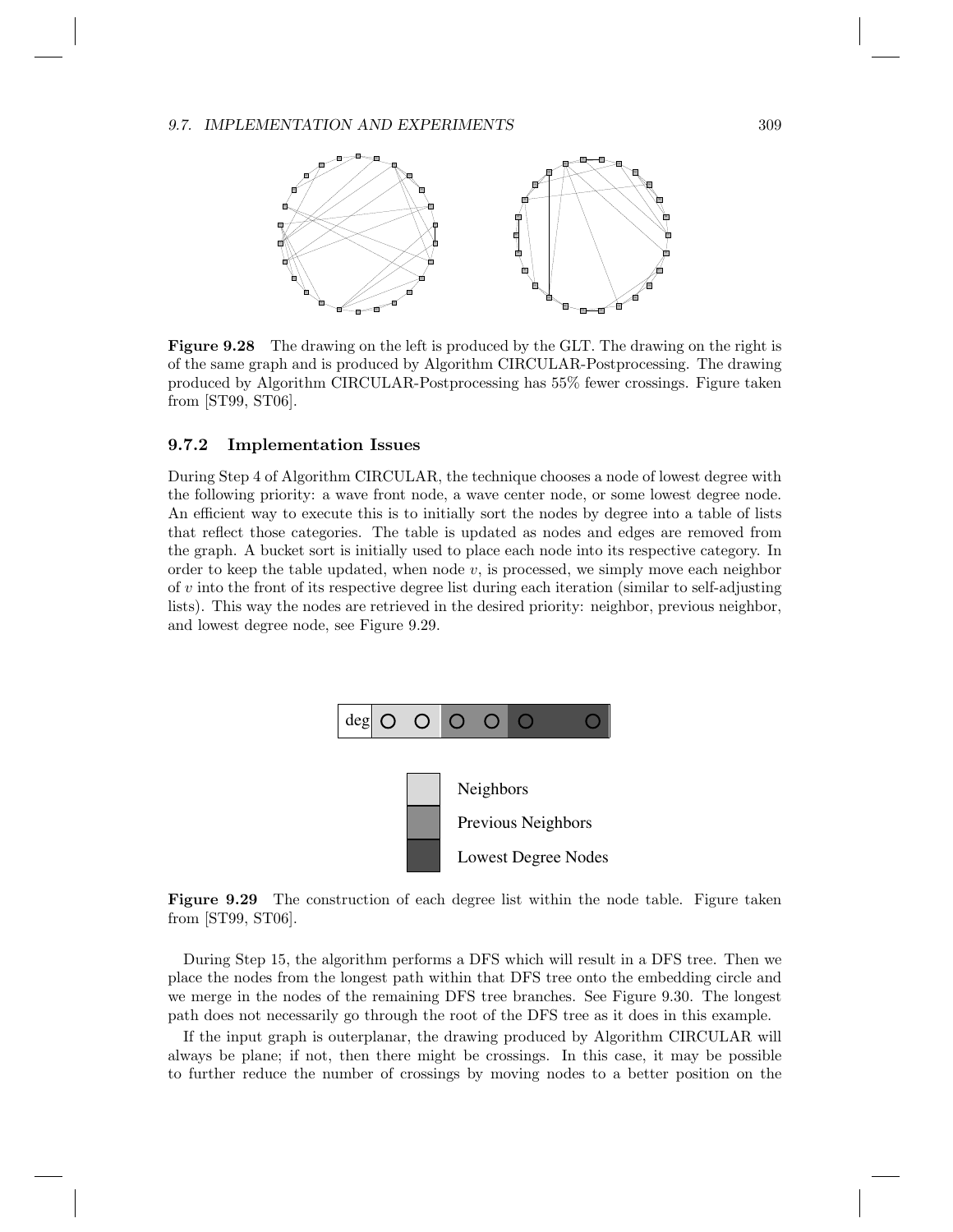

Figure 9.30 A DFS tree with the edges of the longest path designated by thick lines. Figure taken from [ST99, ST06].

embedding circle. As noted in the time complexity analysis of Algorithm CIRCULAR-Postprocessing, the order is dominated by the time required for counting the number of crossings. Therefore, it is vitally important to the time efficiency of the implementation of this algorithm that the number of crossings be counted in an effective manner. In order to lower the average time cost of counting crossings in the drawing, we ignore all edges that lie on the periphery of the embedding circle. These edges cannot possibly cause crossings. Also, in the step that determines the number of crossings caused by a single node, either the clockwise or counter-clockwise direction is first chosen dependent on which has the shorter arc.

#### 9.7.3 Experimental Analysis of Algorithm CIRCULAR-with Radial

We have implemented Algorithm CIRCULAR-with Radial using Algorithm LayoutCluster1 and edge reduction postprocessing in  $C++$  and run experiments with 11,399 graphs from [DGL<sup>+</sup>97]. The plot in Figure 9.31 shows the average number of edge crossings produced by the circular layout component of the GLT and Algorithm CIRCULAR-with Radial. As is shown by these results, the average number of crossings in the drawings produced by the technique is about 35% less than that of the GLT technique [DMM97, KMG88]. Sample drawings from both the GLT and Algorithm CIRCULAR-with Radial are shown in Figures 9.32 and 9.33.

The drawings produced by Algorithm CIRCULAR-with Radial clearly show the biconnectivity characteristics of networks. And although these drawings have a low number of edge crossings, they may show more details than a user would wish to see at one time. Therefore, we suggest that Algorithm CIRCULAR-with Radial can be used in an interactive environment in which the superstructure would be shown and the user would click on a node to see the details of the cluster; see Figure 9.34 for an example. Alternatively, the levels of visualization could be combined and some clusters shown in detail while others are shown with a single node.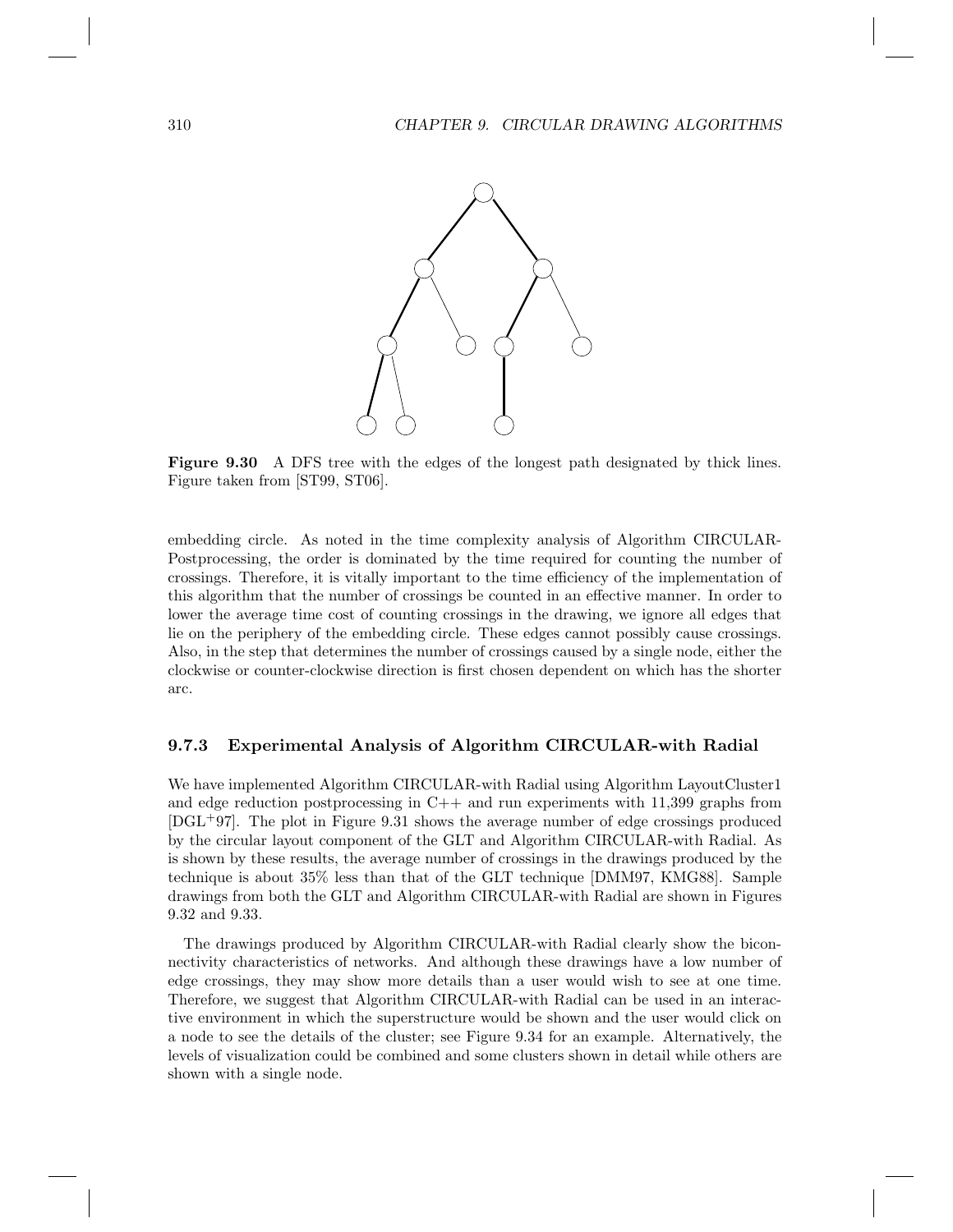

Figure 9.31 This plot shows the average number of edge crossings produced by Algorithm CIRCULAR-with Radial and the Graph Layout Toolkit when executed on 11,399 graphs from  $[DGL+97]$ . Figure taken from  $[ST06]$ .



Figure 9.32 The drawing on the left is produced by the GLT and the drawing on the right is of the same graph and is produced by Algorithm CIRCULAR-with Radial. Figure taken from [ST06].

#### 9.7.4 Implementation of Algorithm CIRCULAR-with Forces

We have implemented Algorithm CIRCULAR-with Forces so that all nodes and embedding circles are given an arbitrary initial placement. Then the force-directed equations of Section 9.6.1 are applied to the graph with the placement of group embedding circles frozen. See Figure 9.35 for a sample drawing.

An interesting behavior we noticed is that the drawing with minimal energy is not necessarily the best circular drawing. In circular drawing, a major goal is to reduce edge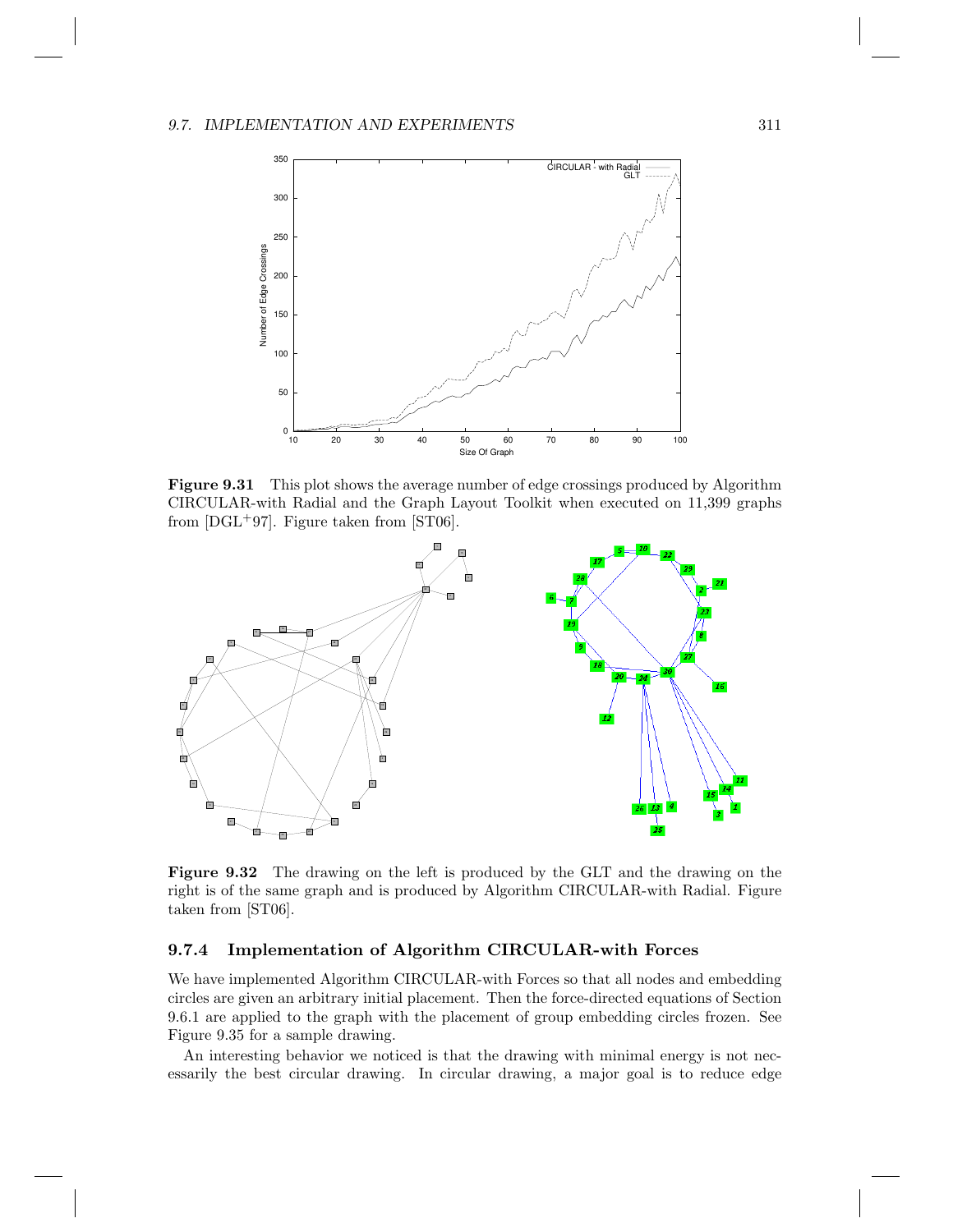312 CHAPTER 9. CIRCULAR DRAWING ALGORITHMS



Figure 9.33 The drawing on the left is produced by the GLT and the drawing on the right is of the same graph and is produced by Algorithm CIRCULAR-with Radial. Figure taken from [ST06].



Figure 9.34 Example of interactive circular visualization. Figure taken from [ST06].



Figure 9.35 Sample user-grouped circular drawing from the preliminary implementation. Figure taken from [ST03b].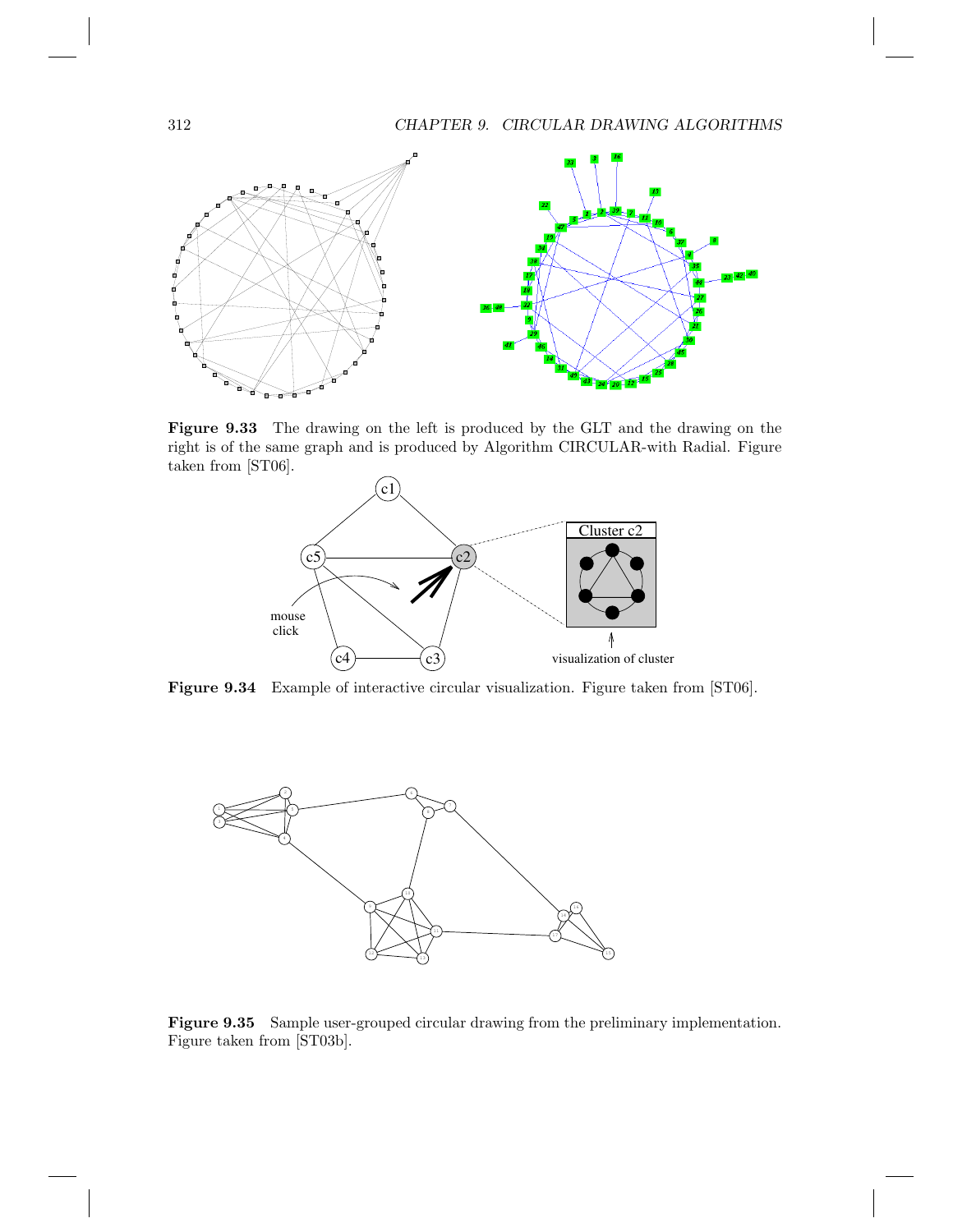#### 9.8. CONCLUSIONS 313

crossings. However, it is well known [DETT99] that reducing crossings sometimes means the compromise of other aesthetics, especially area, and area is related to minimum energy in spring systems. We propose adding springs from each node to its initial placement on the plane with the spring constants for these springs being high. This should keep these nodes from gravitating toward each other too much and causing extra crossings. We also suggest creating dummy nodes which are placed in the center of each embedding circle and attaching strong springs from them to every node in their respective group.

#### 9.8 Conclusions

Circular visualizations of networks which show the inherent strengths and weaknesses of structures with clustered views are advantageous additions to many design tools.

We have presented an  $O(m)$  time algorithm for drawing circular visualizations of biconnected graphs on a single embedding circle. Not only is this technique efficient, but it also produces a plane drawing of the biconnected graph if such exists. Extensive experiments show that the technique works very well in practice. We have also presented an  $O(m)$  time technique which decomposes the given graph into biconnected components and visualizes each cluster on a separate embedding circle. This technique has been implemented and results of an experimental study also show this algorithm to perform very well in practice. Both techniques produce drawings that clearly show the biconnectivity structure of the given graphs and also have a low number of crossings. We have also discussed a framework for creating circular graph drawings in which the grouping is defined by the user. This framework includes the successful merging of the force-directed and circular graph drawing paradigms. Algorithm CIRCULAR-with Forces is fast and produces drawings in which the user-defined groupings are highly visible, each group is laid out with a low number of edge crossings, and the number of crossings between intra-group and inter-group edges is low.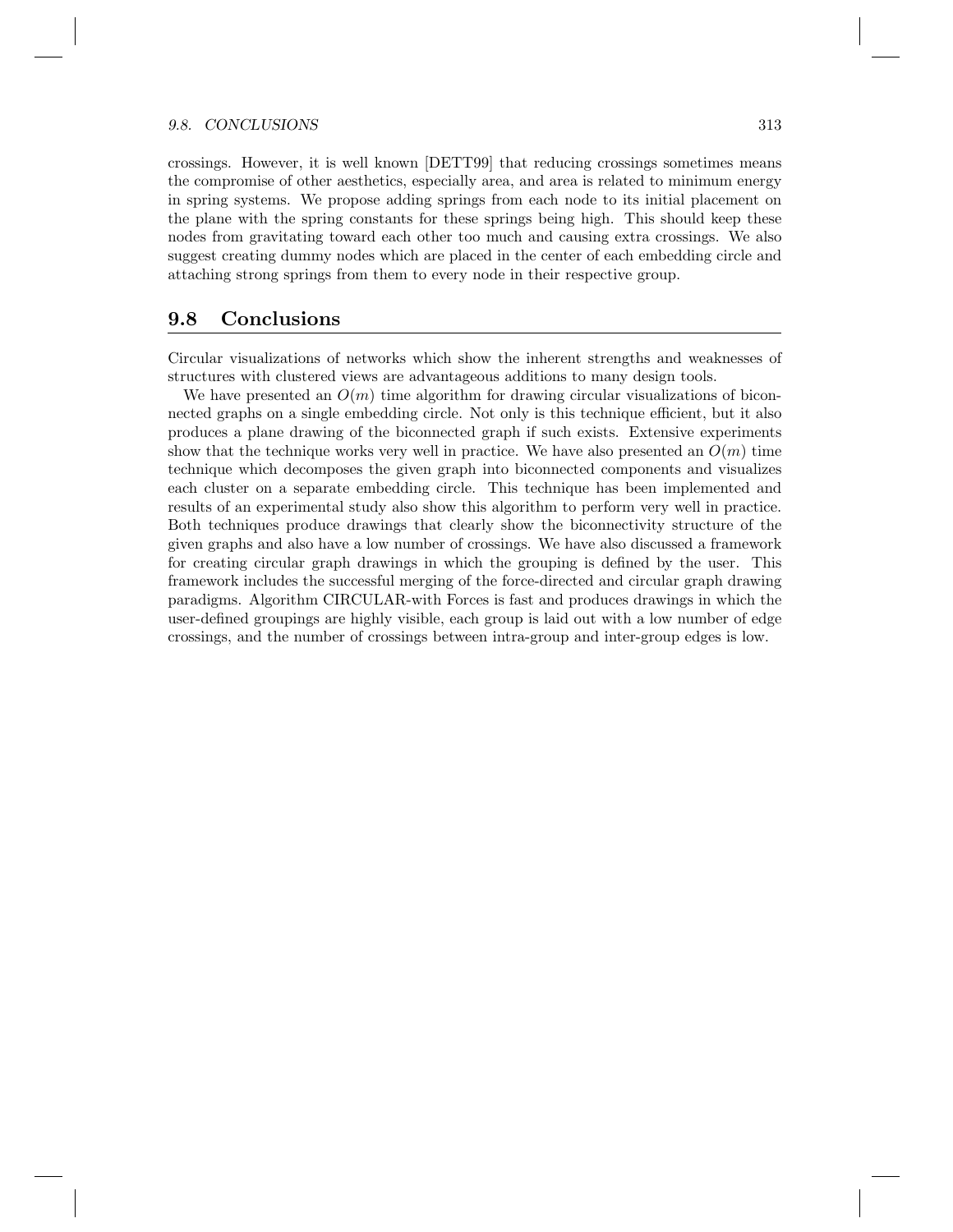#### References

- [BB05] M. Baur and U. Brandes. Crossing Reduction in Circular Layouts In Proc. WG '04, LNCS 3353, pages 332–343, 2005.
- [Ber81] M. A. Bernard. On the automated drawing of graphs. In Proc. 3rd Caribbean Conf. on Combinatorics and Computing, pages 43–55, 1981.
- [Bra97] F. J. Brandenburg. Graph clustering I: Cycles of cliques. In Proc. GD '97, LNCS 1353, pages 158–168, 1997.
- [DETT99] G. Di Battista, P. Eades, R. Tamassia, and I. G. Tollis. Graph Drawing. Prentice Hall, Upper Saddle River, NJ, 1999.
- [DGL<sup>+</sup>97] G. Di Battista, A. Garg, G. Liotta, R. Tamassia, E. Tassinari, and F. Vargiu. An experimental comparison of four graph drawing algorithms. Comput. Geom. Theory Appl., 7:303–325, 1997.
- [DMM97] U. Dogrusoz, B. Madden, and P. Madden. Circular layout in the graph layout toolkit. In Proc. GD '96, LNCS 1190, pages 92–100, 1997.
- [Ead84] P. Eades. A heuristic for graph drawing. Congr. Numer., 42:149–160, 1984.
- [Ead92] P. D. Eades. Drawing free trees. Bulletin of the Institute for Combinatorics and its Applications, 5:10–36, 1992.
- [EF97] P. Eades and Q. Feng. Multilevel visualization of clustered graphs. In Proc. GD '96, LNCS 1190, pages 101–112, 1997.
- [EFL97] P. Eades, Q. Feng, and X. Lin. Straight-line drawing algorithms for hierarchical graphs and clustered graphs. In Proc. GD '96, LNCS 1190, pages 113–128, 1997.
- [EFN99] P. Eades, Q. W. Feng, and H. Nagamochi. Drawing clustered graphs on an orthogonal grid. Jrnl. of Graph Algorithms and Applications, pages 3–29, 1999.
- [Esp88] C. Esposito. Graph graphics: Theory and practice. Comput. Math. Appl., 15(4):247–253, 1988.
- [GK07] E. Gansner and Y. Koren. Improved Circular Layouts. In Proc. GD '06, LNCS 4372, pages 386–398, 2007.
- [HS04] H. He and O. Sýkora. New Circular Drawing Algorithms. Unpublished manuscript, Creative Commons License, 2004.
- [HE98] M. L. Huang and P. Eades. A fully animated interactive system for clustering and navigating huge graphs. In Proc. GD '98, LNCS 1547, pages 107–116, 1998.
- [HR88] D. Halliday and R. Resnick. Fundamentals of Physics: 3rd Edition Extended. Wiley, New York, NY, 1988.
- [KMG88] G. Kar, B. Madden, and R. Gilbert. Heuristic layout algorithms for network presentation services. IEEE Network, pages 29–36, 11 1988.
- [KW02] M. Kaufmann and R. Wiese. Maintaining the Mental Map for Circular Drawings. In Proc. GD 2002, LNCS 2528, Pages 12–22, 2002.
- [Ker93] A. Kershenbaum. Telecommunications Network Design Algorithms. McGraw-Hill, 1993.
- [Kre96] V. Krebs. Visualizing human networks. Release 1.0: Esther Dyson's Monthly Report, pages 1–25, February 12 1996.